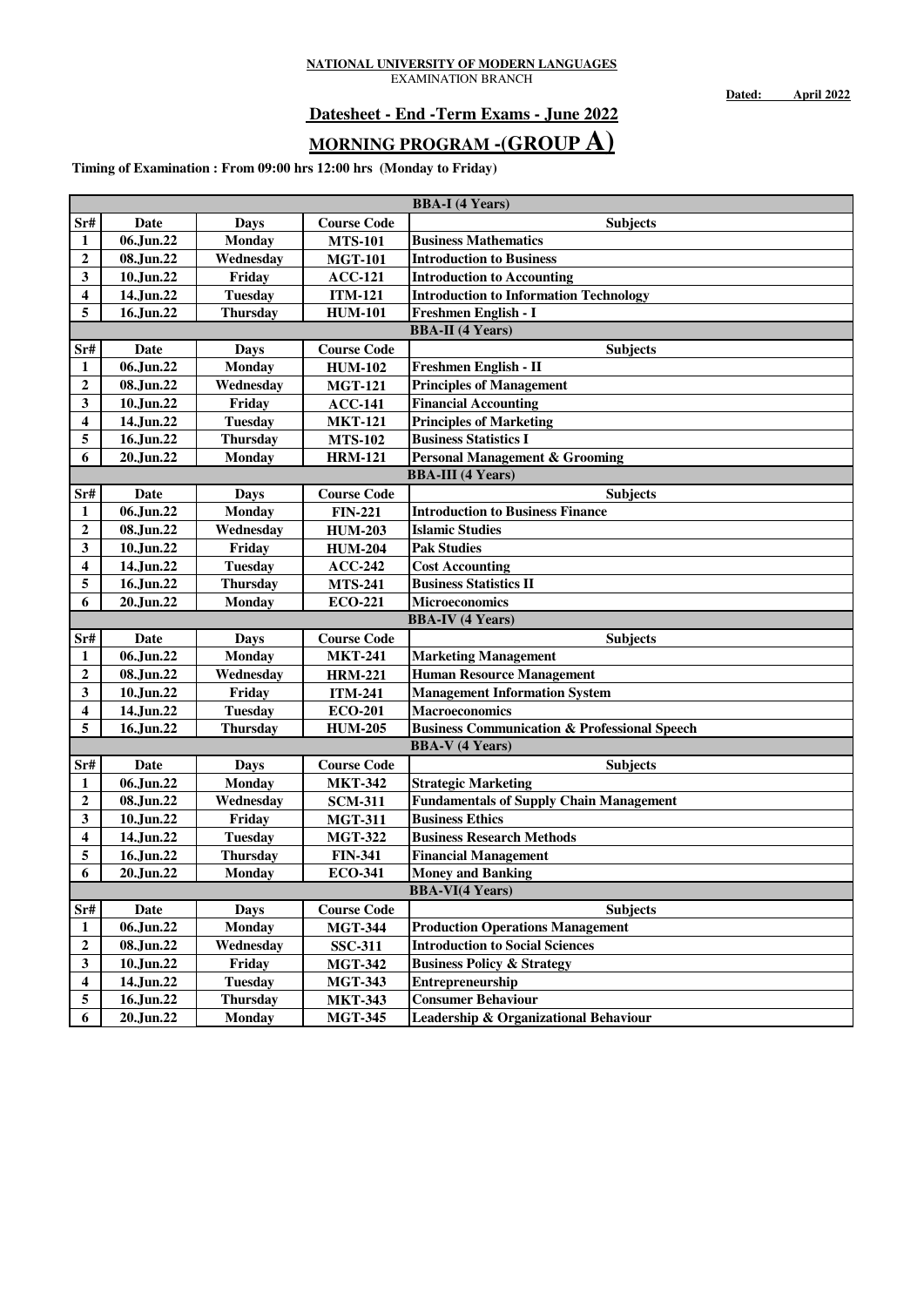**Dated: April 2022**

### **Datesheet - End -Term Exams - June 2022**

# **MORNING PROGRAM -(GROUP A)**

**Timing of Examination : From 09:00 hrs 12:00 hrs (Monday to Friday)**

|                         | <b>BBA-VII</b> (4 Years) |                 |                    |                                                                |  |  |  |
|-------------------------|--------------------------|-----------------|--------------------|----------------------------------------------------------------|--|--|--|
| Sr#                     | <b>Date</b>              | <b>Days</b>     | <b>Course Code</b> | <b>Subjects</b>                                                |  |  |  |
| 1                       | 06.Jun.22                | <b>Monday</b>   | <b>MGT-446</b>     | <b>International Business</b>                                  |  |  |  |
|                         |                          |                 | <b>FIN-461</b>     | <b>Financial Reporting Analysis (Finance Specialization)</b>   |  |  |  |
| $\overline{2}$          | 08.Jun.22                | Wednesday       | <b>HRM-477</b>     | Human Resource Information Systems (HR Specialization)         |  |  |  |
|                         |                          |                 | <b>MKT-487</b>     | <b>Social Media Marketing (Marketing Specialization)</b>       |  |  |  |
|                         |                          |                 | <b>SCM-494</b>     | <b>Inventory Management (Supply Chain Specialization)</b>      |  |  |  |
|                         |                          |                 | <b>FIN-462</b>     | <b>Corporate Finance (Finance Specialization)</b>              |  |  |  |
| 3                       | 10.Jun.22                | Friday          | <b>HRM-478</b>     | <b>Strategic Human Resource Management (HR Specialization)</b> |  |  |  |
|                         |                          |                 | <b>MKT-488</b>     | <b>Global Marketing (Marketing Specialization)</b>             |  |  |  |
|                         |                          |                 | <b>SCM-493</b>     | <b>Logistics Management (Supply Chain Specialization)</b>      |  |  |  |
| $\overline{\mathbf{4}}$ | 14.Jun.22                | <b>Tuesday</b>  | <b>SSC-412</b>     | <b>Foreign Language I (Chinese I)</b>                          |  |  |  |
| 5                       | 16.Jun.22                | <b>Thursday</b> | <b>LAW-421</b>     | <b>Business Law</b>                                            |  |  |  |
|                         |                          |                 |                    | <b>BBA-VIII</b> (4 Years)                                      |  |  |  |
| Sr#                     | <b>Date</b>              | <b>Days</b>     | <b>Course Code</b> | <b>Subjects</b>                                                |  |  |  |
| 1                       | 06.Jun.22                | <b>Monday</b>   | <b>SSC-414</b>     | <b>International Relations &amp; Current Affairs</b>           |  |  |  |
|                         |                          |                 | <b>FIN-461</b>     | <b>Financial Reporting Analysis (Finance Specialization)</b>   |  |  |  |
| $\overline{2}$          | 08.Jun.22                | Wednesday       | <b>HRM-477</b>     | Human Resource Information Systems (HR Specialization)         |  |  |  |
|                         |                          |                 | <b>MKT-487</b>     | <b>Social Media Marketing (Marketing Specialization)</b>       |  |  |  |
|                         |                          |                 | <b>SCM-494</b>     | <b>Inventory Management (Supply Chain Specialization)</b>      |  |  |  |
|                         |                          |                 | <b>FIN-462</b>     | <b>Corporate Finance (Finance Specialization)</b>              |  |  |  |
| 3                       | 10.Jun.22                | Friday          | <b>HRM-478</b>     | <b>Strategic Human Resource Management (HR Specialization)</b> |  |  |  |
|                         |                          |                 | <b>MKT-488</b>     | <b>Global Marketing (Marketing Specialization)</b>             |  |  |  |
|                         |                          |                 | <b>SCM-493</b>     | <b>Logistics Management (Supply Chain Specialization)</b>      |  |  |  |
| $\overline{\mathbf{4}}$ | 14.Jun.22                | <b>Tuesday</b>  | <b>SSC-413</b>     | Foreign Language II (Chinese II)                               |  |  |  |
| 5                       | 16.Jun.22                | <b>Thursday</b> | <b>SSC-415</b>     | <b>Business Psychology</b>                                     |  |  |  |

**Bashir Ahmad Director Examinations**

**All Concerned**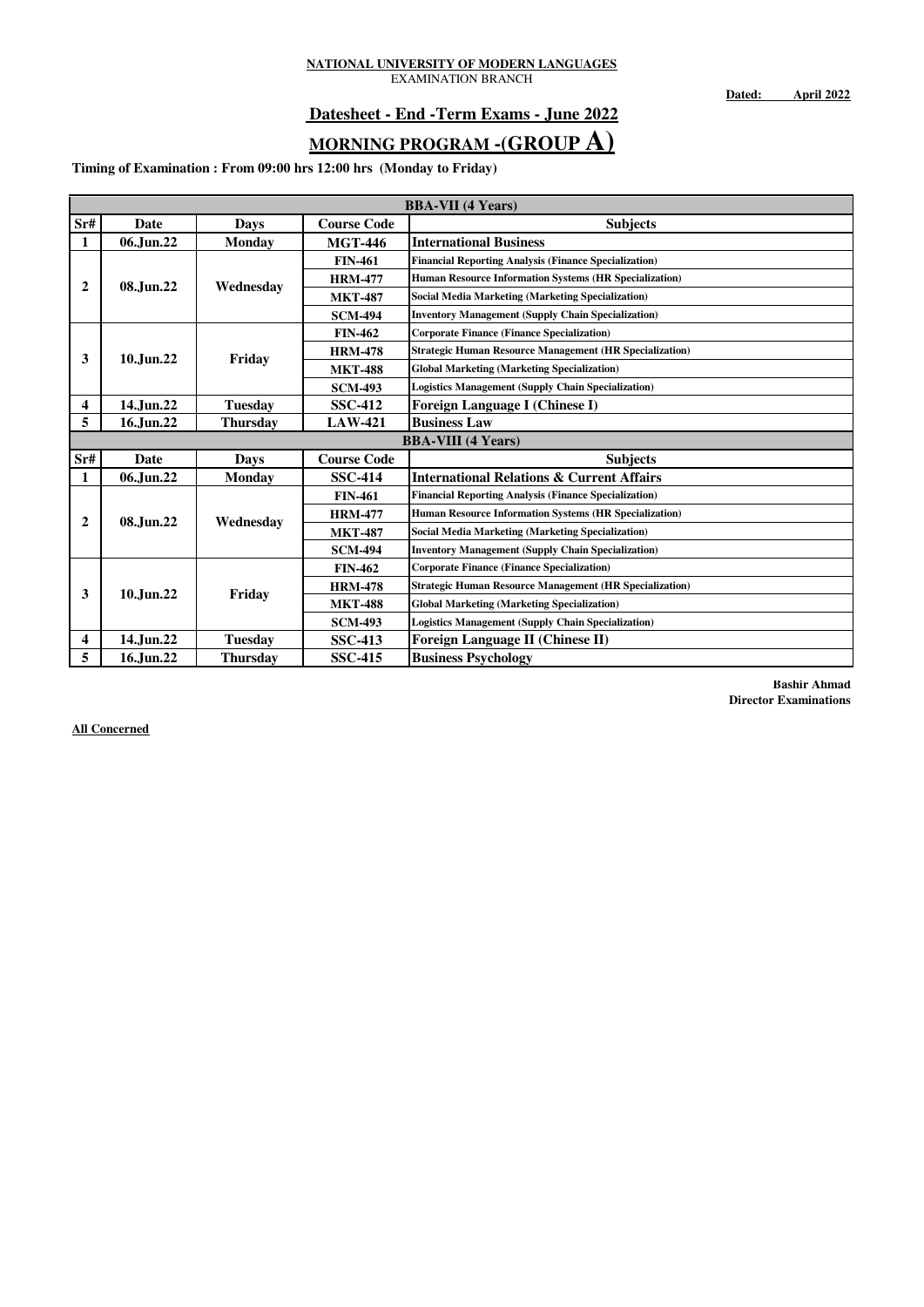EXAMINATION BRANCH

**Dated: April 2022**

## **Datesheet - End -Term Exams - June 2022**

# **MORNING PROGRAM -(GROUP B)**

|                                                                                                                                                                                                          | MBA I (1.5 Years)                                                                                                                                                                                                                     |                                                                                                                                                                                                                                                                                    |                                                                                                                                                                                                                                                                                                                                                           |                                                                                                                                                                                                                                                                                                                                                                                                                                                                                                                                                                                                                                        |  |  |  |
|----------------------------------------------------------------------------------------------------------------------------------------------------------------------------------------------------------|---------------------------------------------------------------------------------------------------------------------------------------------------------------------------------------------------------------------------------------|------------------------------------------------------------------------------------------------------------------------------------------------------------------------------------------------------------------------------------------------------------------------------------|-----------------------------------------------------------------------------------------------------------------------------------------------------------------------------------------------------------------------------------------------------------------------------------------------------------------------------------------------------------|----------------------------------------------------------------------------------------------------------------------------------------------------------------------------------------------------------------------------------------------------------------------------------------------------------------------------------------------------------------------------------------------------------------------------------------------------------------------------------------------------------------------------------------------------------------------------------------------------------------------------------------|--|--|--|
| Sr#                                                                                                                                                                                                      | <b>Date</b>                                                                                                                                                                                                                           | <b>Days</b>                                                                                                                                                                                                                                                                        | <b>Course Code</b>                                                                                                                                                                                                                                                                                                                                        | <b>Subjects</b>                                                                                                                                                                                                                                                                                                                                                                                                                                                                                                                                                                                                                        |  |  |  |
|                                                                                                                                                                                                          |                                                                                                                                                                                                                                       |                                                                                                                                                                                                                                                                                    | <b>FIN-763</b>                                                                                                                                                                                                                                                                                                                                            | Mergers Acquistion and Corporate Restructuring (Finance Specialization)                                                                                                                                                                                                                                                                                                                                                                                                                                                                                                                                                                |  |  |  |
|                                                                                                                                                                                                          |                                                                                                                                                                                                                                       |                                                                                                                                                                                                                                                                                    | <b>HRM-771</b>                                                                                                                                                                                                                                                                                                                                            | <b>Learning Organization (HRSpecialization)</b>                                                                                                                                                                                                                                                                                                                                                                                                                                                                                                                                                                                        |  |  |  |
| $\mathbf{1}$                                                                                                                                                                                             | 07.Jun.22                                                                                                                                                                                                                             | <b>Tuesday</b>                                                                                                                                                                                                                                                                     | <b>MKT-783</b>                                                                                                                                                                                                                                                                                                                                            | <b>International Marketing (Marketing Specialization)</b>                                                                                                                                                                                                                                                                                                                                                                                                                                                                                                                                                                              |  |  |  |
|                                                                                                                                                                                                          |                                                                                                                                                                                                                                       |                                                                                                                                                                                                                                                                                    | <b>SCM-793</b>                                                                                                                                                                                                                                                                                                                                            | <b>Enterprise Resource Planning (Supply Chain Specialization)</b>                                                                                                                                                                                                                                                                                                                                                                                                                                                                                                                                                                      |  |  |  |
|                                                                                                                                                                                                          |                                                                                                                                                                                                                                       |                                                                                                                                                                                                                                                                                    | <b>FIN-764</b>                                                                                                                                                                                                                                                                                                                                            | <b>Strategic Finance (Finance Specialization)</b>                                                                                                                                                                                                                                                                                                                                                                                                                                                                                                                                                                                      |  |  |  |
|                                                                                                                                                                                                          |                                                                                                                                                                                                                                       |                                                                                                                                                                                                                                                                                    | <b>HRM-772</b>                                                                                                                                                                                                                                                                                                                                            | <b>Conflict &amp; Negotiations (HRSpecialization)</b>                                                                                                                                                                                                                                                                                                                                                                                                                                                                                                                                                                                  |  |  |  |
| $\boldsymbol{2}$                                                                                                                                                                                         | 09.Jun.22                                                                                                                                                                                                                             | <b>Thursday</b>                                                                                                                                                                                                                                                                    | <b>MKT-787</b>                                                                                                                                                                                                                                                                                                                                            | <b>Digital Marketing (Marketing Specialization)</b>                                                                                                                                                                                                                                                                                                                                                                                                                                                                                                                                                                                    |  |  |  |
|                                                                                                                                                                                                          |                                                                                                                                                                                                                                       |                                                                                                                                                                                                                                                                                    | <b>SCM-794</b>                                                                                                                                                                                                                                                                                                                                            | Six Sigma Lean & Quality Management (Supply Chain Specialization)                                                                                                                                                                                                                                                                                                                                                                                                                                                                                                                                                                      |  |  |  |
| 3                                                                                                                                                                                                        | 13.Jun.22                                                                                                                                                                                                                             | <b>Monday</b>                                                                                                                                                                                                                                                                      | <b>MGT-701</b>                                                                                                                                                                                                                                                                                                                                            | <b>Strategic Management</b>                                                                                                                                                                                                                                                                                                                                                                                                                                                                                                                                                                                                            |  |  |  |
| $\overline{\mathbf{4}}$                                                                                                                                                                                  | 15.Jun.22                                                                                                                                                                                                                             | Wednesday                                                                                                                                                                                                                                                                          | <b>MGT-704</b>                                                                                                                                                                                                                                                                                                                                            | <b>Research Methodology</b>                                                                                                                                                                                                                                                                                                                                                                                                                                                                                                                                                                                                            |  |  |  |
|                                                                                                                                                                                                          |                                                                                                                                                                                                                                       |                                                                                                                                                                                                                                                                                    |                                                                                                                                                                                                                                                                                                                                                           | <b>MBA II</b> (1.5 Years)                                                                                                                                                                                                                                                                                                                                                                                                                                                                                                                                                                                                              |  |  |  |
| Sr#                                                                                                                                                                                                      | Date                                                                                                                                                                                                                                  | <b>Days</b>                                                                                                                                                                                                                                                                        | <b>Course Code</b>                                                                                                                                                                                                                                                                                                                                        | <b>Subjects</b>                                                                                                                                                                                                                                                                                                                                                                                                                                                                                                                                                                                                                        |  |  |  |
|                                                                                                                                                                                                          |                                                                                                                                                                                                                                       |                                                                                                                                                                                                                                                                                    | <b>FIN-763</b>                                                                                                                                                                                                                                                                                                                                            | Mergers Acquistion and Corporate Restructuring (Finance Specialization)                                                                                                                                                                                                                                                                                                                                                                                                                                                                                                                                                                |  |  |  |
| $\mathbf{1}$                                                                                                                                                                                             | 07.Jun.22<br><b>Tuesday</b>                                                                                                                                                                                                           | <b>HRM-771</b>                                                                                                                                                                                                                                                                     | <b>Learning Organization (HRSpecialization)</b>                                                                                                                                                                                                                                                                                                           |                                                                                                                                                                                                                                                                                                                                                                                                                                                                                                                                                                                                                                        |  |  |  |
|                                                                                                                                                                                                          |                                                                                                                                                                                                                                       |                                                                                                                                                                                                                                                                                    | <b>MKT-783</b>                                                                                                                                                                                                                                                                                                                                            | <b>International Marketing (Marketing Specialization)</b>                                                                                                                                                                                                                                                                                                                                                                                                                                                                                                                                                                              |  |  |  |
|                                                                                                                                                                                                          |                                                                                                                                                                                                                                       |                                                                                                                                                                                                                                                                                    | <b>SCM-793</b>                                                                                                                                                                                                                                                                                                                                            | <b>Enterprise Resource Planning (Supply Chain Specialization)</b>                                                                                                                                                                                                                                                                                                                                                                                                                                                                                                                                                                      |  |  |  |
|                                                                                                                                                                                                          |                                                                                                                                                                                                                                       |                                                                                                                                                                                                                                                                                    | <b>FIN-764</b>                                                                                                                                                                                                                                                                                                                                            | <b>Strategic Finance (Finance Specialization)</b>                                                                                                                                                                                                                                                                                                                                                                                                                                                                                                                                                                                      |  |  |  |
| $\boldsymbol{2}$                                                                                                                                                                                         | 09.Jun.22<br><b>Thursday</b>                                                                                                                                                                                                          | <b>HRM-772</b>                                                                                                                                                                                                                                                                     | <b>Conflict &amp; Negotiations (HRSpecialization)</b>                                                                                                                                                                                                                                                                                                     |                                                                                                                                                                                                                                                                                                                                                                                                                                                                                                                                                                                                                                        |  |  |  |
|                                                                                                                                                                                                          |                                                                                                                                                                                                                                       |                                                                                                                                                                                                                                                                                    | <b>MKT-787</b>                                                                                                                                                                                                                                                                                                                                            | <b>Digital Marketing (Marketing Specialization)</b>                                                                                                                                                                                                                                                                                                                                                                                                                                                                                                                                                                                    |  |  |  |
|                                                                                                                                                                                                          |                                                                                                                                                                                                                                       |                                                                                                                                                                                                                                                                                    | <b>SCM-794</b>                                                                                                                                                                                                                                                                                                                                            | Six Sigma Lean & Quality Management (Supply Chain Specialization)                                                                                                                                                                                                                                                                                                                                                                                                                                                                                                                                                                      |  |  |  |
| 3                                                                                                                                                                                                        | 13.Jun.22                                                                                                                                                                                                                             | <b>Monday</b>                                                                                                                                                                                                                                                                      | <b>MGT-703</b>                                                                                                                                                                                                                                                                                                                                            | <b>Multivariate Data Analysis</b>                                                                                                                                                                                                                                                                                                                                                                                                                                                                                                                                                                                                      |  |  |  |
| 4                                                                                                                                                                                                        |                                                                                                                                                                                                                                       |                                                                                                                                                                                                                                                                                    |                                                                                                                                                                                                                                                                                                                                                           | <b>Contemporary Issues and Trends in Business World</b>                                                                                                                                                                                                                                                                                                                                                                                                                                                                                                                                                                                |  |  |  |
|                                                                                                                                                                                                          |                                                                                                                                                                                                                                       |                                                                                                                                                                                                                                                                                    |                                                                                                                                                                                                                                                                                                                                                           |                                                                                                                                                                                                                                                                                                                                                                                                                                                                                                                                                                                                                                        |  |  |  |
|                                                                                                                                                                                                          |                                                                                                                                                                                                                                       |                                                                                                                                                                                                                                                                                    |                                                                                                                                                                                                                                                                                                                                                           |                                                                                                                                                                                                                                                                                                                                                                                                                                                                                                                                                                                                                                        |  |  |  |
| 1                                                                                                                                                                                                        |                                                                                                                                                                                                                                       |                                                                                                                                                                                                                                                                                    |                                                                                                                                                                                                                                                                                                                                                           |                                                                                                                                                                                                                                                                                                                                                                                                                                                                                                                                                                                                                                        |  |  |  |
|                                                                                                                                                                                                          |                                                                                                                                                                                                                                       |                                                                                                                                                                                                                                                                                    |                                                                                                                                                                                                                                                                                                                                                           |                                                                                                                                                                                                                                                                                                                                                                                                                                                                                                                                                                                                                                        |  |  |  |
|                                                                                                                                                                                                          |                                                                                                                                                                                                                                       |                                                                                                                                                                                                                                                                                    |                                                                                                                                                                                                                                                                                                                                                           |                                                                                                                                                                                                                                                                                                                                                                                                                                                                                                                                                                                                                                        |  |  |  |
|                                                                                                                                                                                                          |                                                                                                                                                                                                                                       |                                                                                                                                                                                                                                                                                    |                                                                                                                                                                                                                                                                                                                                                           |                                                                                                                                                                                                                                                                                                                                                                                                                                                                                                                                                                                                                                        |  |  |  |
|                                                                                                                                                                                                          |                                                                                                                                                                                                                                       |                                                                                                                                                                                                                                                                                    |                                                                                                                                                                                                                                                                                                                                                           |                                                                                                                                                                                                                                                                                                                                                                                                                                                                                                                                                                                                                                        |  |  |  |
|                                                                                                                                                                                                          |                                                                                                                                                                                                                                       |                                                                                                                                                                                                                                                                                    |                                                                                                                                                                                                                                                                                                                                                           |                                                                                                                                                                                                                                                                                                                                                                                                                                                                                                                                                                                                                                        |  |  |  |
|                                                                                                                                                                                                          |                                                                                                                                                                                                                                       |                                                                                                                                                                                                                                                                                    |                                                                                                                                                                                                                                                                                                                                                           |                                                                                                                                                                                                                                                                                                                                                                                                                                                                                                                                                                                                                                        |  |  |  |
|                                                                                                                                                                                                          |                                                                                                                                                                                                                                       |                                                                                                                                                                                                                                                                                    |                                                                                                                                                                                                                                                                                                                                                           |                                                                                                                                                                                                                                                                                                                                                                                                                                                                                                                                                                                                                                        |  |  |  |
|                                                                                                                                                                                                          |                                                                                                                                                                                                                                       |                                                                                                                                                                                                                                                                                    |                                                                                                                                                                                                                                                                                                                                                           |                                                                                                                                                                                                                                                                                                                                                                                                                                                                                                                                                                                                                                        |  |  |  |
|                                                                                                                                                                                                          |                                                                                                                                                                                                                                       |                                                                                                                                                                                                                                                                                    |                                                                                                                                                                                                                                                                                                                                                           |                                                                                                                                                                                                                                                                                                                                                                                                                                                                                                                                                                                                                                        |  |  |  |
|                                                                                                                                                                                                          |                                                                                                                                                                                                                                       |                                                                                                                                                                                                                                                                                    |                                                                                                                                                                                                                                                                                                                                                           |                                                                                                                                                                                                                                                                                                                                                                                                                                                                                                                                                                                                                                        |  |  |  |
|                                                                                                                                                                                                          |                                                                                                                                                                                                                                       |                                                                                                                                                                                                                                                                                    |                                                                                                                                                                                                                                                                                                                                                           |                                                                                                                                                                                                                                                                                                                                                                                                                                                                                                                                                                                                                                        |  |  |  |
|                                                                                                                                                                                                          |                                                                                                                                                                                                                                       |                                                                                                                                                                                                                                                                                    |                                                                                                                                                                                                                                                                                                                                                           |                                                                                                                                                                                                                                                                                                                                                                                                                                                                                                                                                                                                                                        |  |  |  |
|                                                                                                                                                                                                          |                                                                                                                                                                                                                                       |                                                                                                                                                                                                                                                                                    |                                                                                                                                                                                                                                                                                                                                                           |                                                                                                                                                                                                                                                                                                                                                                                                                                                                                                                                                                                                                                        |  |  |  |
|                                                                                                                                                                                                          |                                                                                                                                                                                                                                       |                                                                                                                                                                                                                                                                                    |                                                                                                                                                                                                                                                                                                                                                           |                                                                                                                                                                                                                                                                                                                                                                                                                                                                                                                                                                                                                                        |  |  |  |
|                                                                                                                                                                                                          |                                                                                                                                                                                                                                       |                                                                                                                                                                                                                                                                                    |                                                                                                                                                                                                                                                                                                                                                           |                                                                                                                                                                                                                                                                                                                                                                                                                                                                                                                                                                                                                                        |  |  |  |
|                                                                                                                                                                                                          |                                                                                                                                                                                                                                       |                                                                                                                                                                                                                                                                                    |                                                                                                                                                                                                                                                                                                                                                           |                                                                                                                                                                                                                                                                                                                                                                                                                                                                                                                                                                                                                                        |  |  |  |
| Sr#<br>$\boldsymbol{2}$<br>Sr#<br>1<br>$\overline{\mathbf{c}}$<br>3<br>$\overline{\mathbf{4}}$<br>5<br>6<br>Sr#<br>$\mathbf{1}$<br>$\boldsymbol{2}$<br>$\mathbf{3}$<br>$\overline{\mathbf{4}}$<br>5<br>6 | 15.Jun.22<br><b>Date</b><br>07.Jun.22<br>09.Jun.22<br>Date<br>07.Jun.22<br>09.Jun.22<br>13.Jun.22<br>15.Jun.22<br>17.Jun.22<br>21.Jun.22<br><b>Date</b><br>07.Jun.22<br>09.Jun.22<br>13.Jun.22<br>15.Jun.22<br>17.Jun.22<br>21.Jun.22 | Wednesday<br><b>Days</b><br><b>Tuesday</b><br><b>Thursday</b><br><b>Days</b><br><b>Tuesday</b><br><b>Thursday</b><br><b>Monday</b><br>Wednesday<br>Friday<br><b>Tuesday</b><br><b>Days</b><br><b>Tuesday</b><br>Thursday<br><b>Monday</b><br>Wednesday<br>Friday<br><b>Tuesday</b> | <b>MGT-705</b><br>MBA-VII (3.5 Years)<br><b>Course Code</b><br><b>MGT-711</b><br><b>MGT-712</b><br><b>Course Code</b><br><b>ITM-121</b><br><b>MGT-121</b><br>$ACC-121$<br><b>MKT-121</b><br><b>MTS-101</b><br><b>HUM-101</b><br><b>Course Code</b><br>$ACC-122$<br><b>HRM-121</b><br><b>FIN-121</b><br><b>MKT-122</b><br><b>ECO-121</b><br><b>SCM-121</b> | MBA III (1.5 Years)<br><b>Subjects</b><br><b>E-Business</b><br><b>Project Appraisal Management</b><br><b>BBA-I</b> (2 Years)<br><b>Subjects</b><br><b>Introduction to Information Technology</b><br><b>Principles of Management</b><br><b>Financial Accounting</b><br><b>Principles of Marketing</b><br><b>Business Mathematics &amp; Statistics</b><br><b>Functional English</b><br><b>BBA-II</b> (2 Years)<br><b>Subjects</b><br><b>Cost Accounting</b><br><b>Human Resource Management</b><br><b>Financial Management</b><br><b>Marketing Management</b><br><b>Microeconomics</b><br><b>Fundamemtals of Supply Chain Management</b> |  |  |  |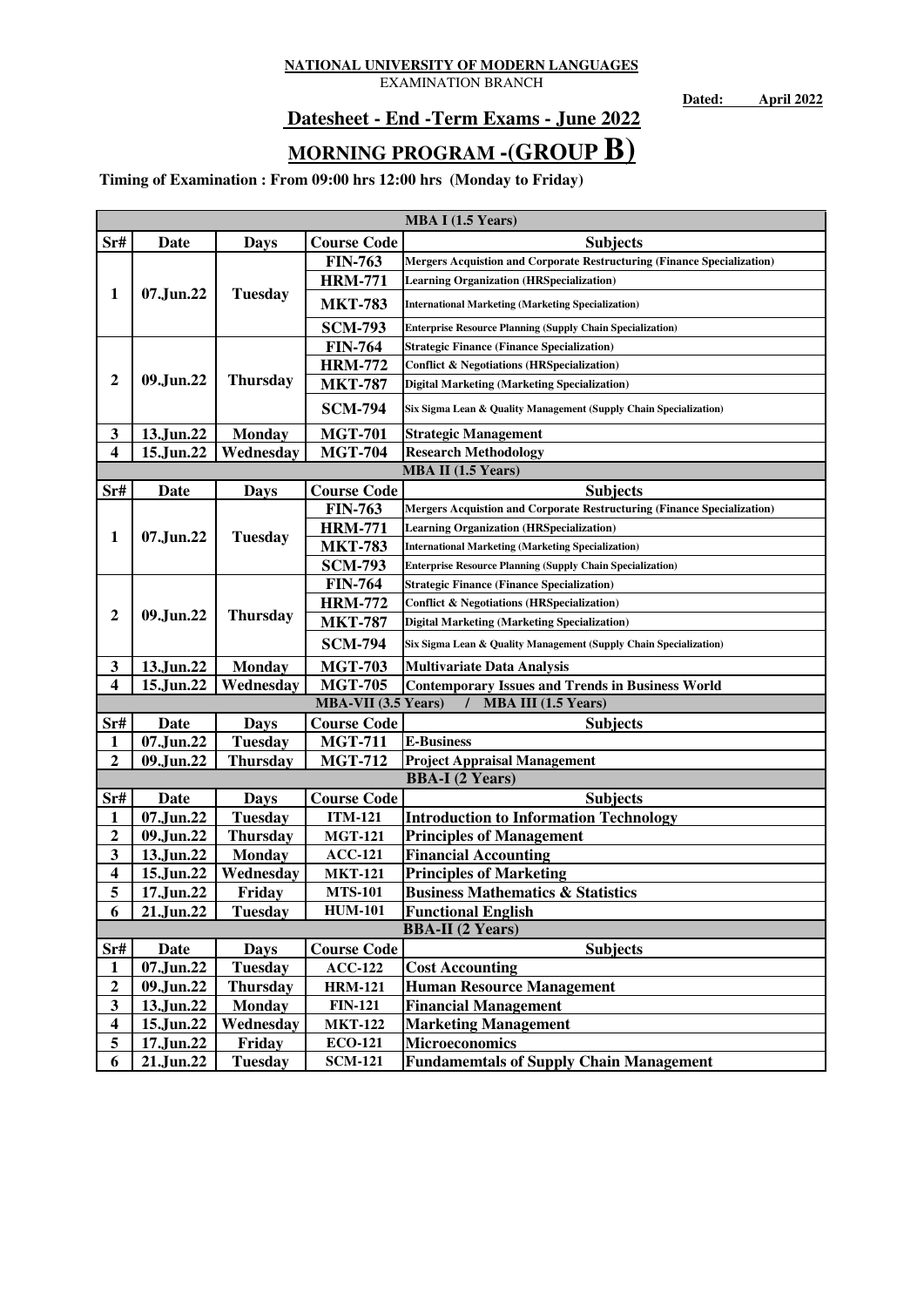EXAMINATION BRANCH

**Dated: April 2022**

## **Datesheet - End -Term Exams - June 2022**

# **MORNING PROGRAM -(GROUP B)**

|                         | <b>BBA-III</b> (2 Years) |                            |                    |                                                                |  |  |  |
|-------------------------|--------------------------|----------------------------|--------------------|----------------------------------------------------------------|--|--|--|
| Sr#                     | <b>Date</b>              | Days                       | <b>Course Code</b> | <b>Subjects</b>                                                |  |  |  |
| 1                       | 07.Jun.22                | <b>Tuesday</b>             | <b>MGT-222</b>     | <b>Business Research Methods</b>                               |  |  |  |
|                         |                          |                            | <b>FIN-461</b>     | <b>Financial Reporting Analysis (Finance Specialization)</b>   |  |  |  |
| $\overline{2}$          |                          |                            | <b>HRM-477</b>     | Human Resource Information Systems (HR Specialization)         |  |  |  |
|                         | 09.Jun.22                | <b>Thursday</b>            | <b>MKT-487</b>     | <b>Social Media Marketing (Marketing Specialization)</b>       |  |  |  |
|                         |                          |                            | <b>SCM-494</b>     | <b>Inventory Management (Supply Chain Specialization)</b>      |  |  |  |
|                         |                          |                            | <b>FIN-462</b>     | <b>Corporate Finance (Finance Specialization)</b>              |  |  |  |
| 3                       | 13.Jun.22                | <b>Monday</b>              | <b>HRM-478</b>     | <b>Strategic Human Resource Management (HR Specialization)</b> |  |  |  |
|                         |                          |                            | <b>MKT-488</b>     | <b>Global Marketing (Marketing Specialization)</b>             |  |  |  |
|                         |                          |                            | <b>SCM-493</b>     | <b>Logistics Management (Supply Chain Specialization)</b>      |  |  |  |
| $\overline{\mathbf{4}}$ | 15.Jun.22                | Wednesday                  | <b>MGT-223</b>     | <b>Entrepreneurship</b>                                        |  |  |  |
| 5                       | 17.Jun.22                | Friday                     | <b>ECO-222</b>     | <b>Macroeconomics</b>                                          |  |  |  |
| 6                       | 21.Jun.22                | <b>Tuesday</b>             | <b>HUM-202</b>     | <b>Business Communication &amp; Professional Speech - 1</b>    |  |  |  |
|                         |                          |                            |                    | <b>BBA-IV</b> (2 Years)                                        |  |  |  |
| Sr#                     | Date                     | <b>Days</b>                | <b>Course Code</b> | <b>Subjects</b>                                                |  |  |  |
| 1                       | 07.Jun.22                | <b>Tuesday</b>             | <b>LAW-221</b>     | <b>Business Law</b>                                            |  |  |  |
|                         |                          | <b>Thursday</b>            | <b>FIN-461</b>     | <b>Financial Reporting Analysis (Finance Specialization)</b>   |  |  |  |
| $\boldsymbol{2}$        | 09.Jun.22                |                            | <b>HRM-477</b>     | <b>Human Resource Information Systems (HR Specialization)</b>  |  |  |  |
|                         |                          |                            | <b>MKT-487</b>     | <b>Social Media Marketing (Marketing Specialization)</b>       |  |  |  |
|                         |                          |                            | <b>SCM-494</b>     | <b>Inventory Management (Supply Chain Specialization)</b>      |  |  |  |
|                         |                          | 13.Jun.22<br><b>Monday</b> | <b>FIN-462</b>     | <b>Corporate Finance (Finance Specialization)</b>              |  |  |  |
| 3                       |                          |                            | <b>HRM-478</b>     | <b>Strategic Human Resource Management (HR Specialization)</b> |  |  |  |
|                         |                          |                            | <b>MKT-488</b>     | <b>Global Marketing (Marketing Specialization)</b>             |  |  |  |
|                         |                          |                            | <b>SCM-493</b>     | <b>Logistics Management (Supply Chain Specialization)</b>      |  |  |  |
| 4                       | 15.Jun.22                | Wednesday                  | <b>MGT-224</b>     | <b>Production Operations Management</b>                        |  |  |  |
| 5                       | 17.Jun.22                | Friday                     | <b>SSC-201</b>     | <b>Foreign Language (Chinese)</b>                              |  |  |  |
| 6                       | 21.Jun.22                | <b>Tuesday</b>             | <b>MTS-202</b>     | <b>Analytical Techniques</b>                                   |  |  |  |
|                         |                          |                            |                    | <b>MCOM-IV</b>                                                 |  |  |  |
| Sr#                     | Date                     | <b>Days</b>                | <b>Course Code</b> | <b>Subjects</b>                                                |  |  |  |
| $\mathbf{1}$            | 07.Jun.22                | <b>Tuesday</b>             | <b>FIN-603</b>     | <b>Business Taxation</b>                                       |  |  |  |
| $\boldsymbol{2}$        | 09.Jun.22                | <b>Thursday</b>            | <b>FIN-670</b>     | <b>Financial Modelling and Planning</b>                        |  |  |  |
| 3                       | 13.Jun.22                | <b>Monday</b>              | <b>FIN-671</b>     | <b>Corporate Finance</b>                                       |  |  |  |
| $\overline{\mathbf{4}}$ | 15.Jun.22                | Wednesday                  | <b>MGT-612</b>     | <b>Production Operations Management</b>                        |  |  |  |
| 5                       | Friday<br>17.Jun.22      |                            | <b>FIN-641</b>     | <b>Corporate Governance</b>                                    |  |  |  |
|                         |                          |                            |                    | <b>BSAFI</b>                                                   |  |  |  |
| Sr#                     | Date                     | <b>Days</b>                | <b>Course Code</b> | <b>Subjects</b>                                                |  |  |  |
| 1                       | 07.Jun.22                | <b>Tuesday</b>             | <b>MTS-101</b>     | <b>Business Mathematics</b>                                    |  |  |  |
| $\mathbf{2}$            | 09.Jun.22                | <b>Thursday</b>            | <b>ECO-121</b>     | <b>Microeconomics</b>                                          |  |  |  |
| 3                       | 13.Jun.22                | <b>Monday</b>              | <b>ACC-121</b>     | <b>Principles of Accounting</b>                                |  |  |  |
| $\overline{\mathbf{4}}$ | 15.Jun.22                | Wednesday                  | <b>ITM-121</b>     | <b>Introduction to Information Technology</b>                  |  |  |  |
| 5                       | 17.Jun.22                | Friday                     | <b>HUM-101</b>     | <b>Functional English</b>                                      |  |  |  |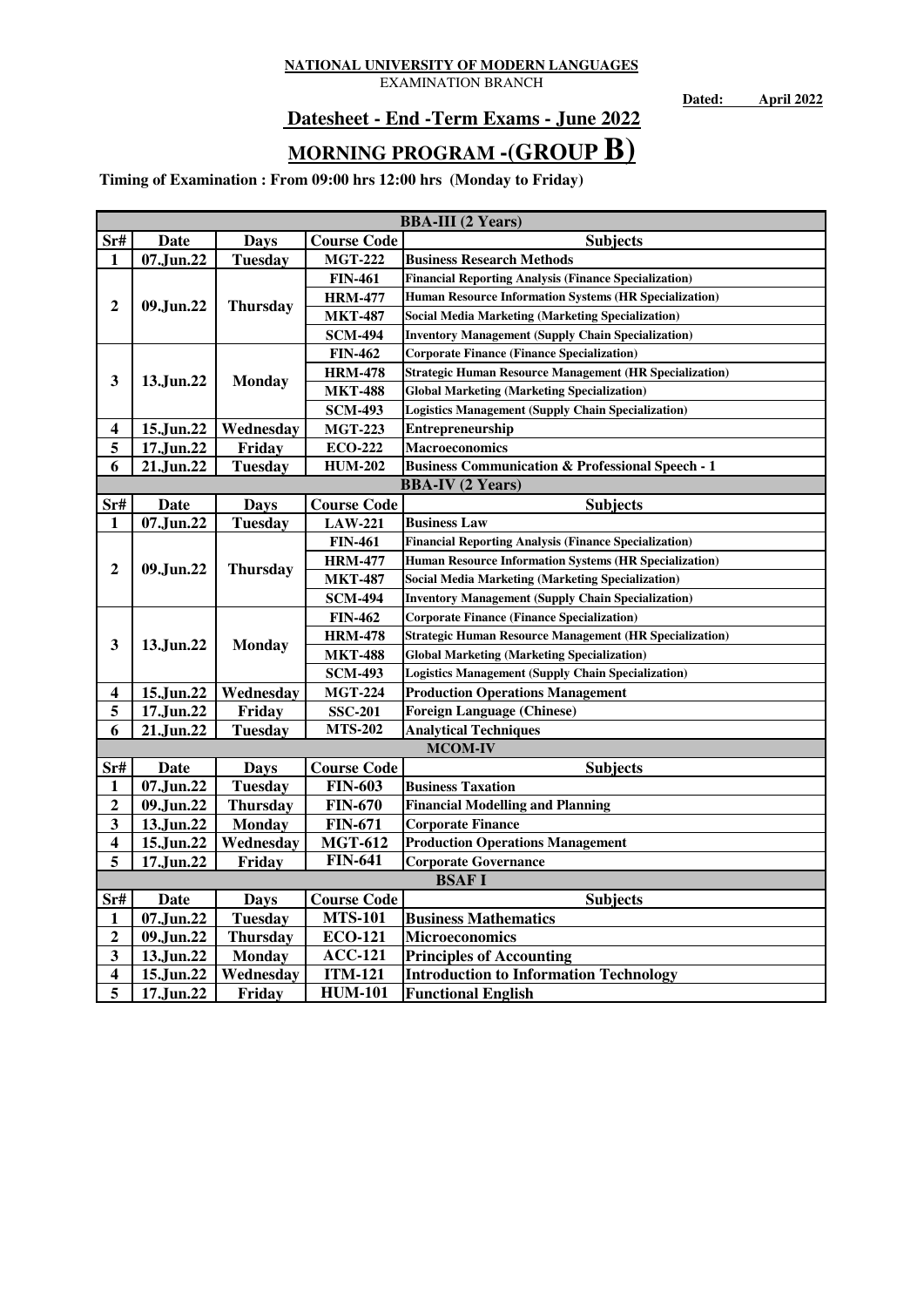EXAMINATION BRANCH

**Dated: April 2022**

## **Datesheet - End -Term Exams - June 2022**

# **MORNING PROGRAM -(GROUP B)**

|                         | <b>BSAF II</b>          |                  |                    |                                                         |  |  |  |
|-------------------------|-------------------------|------------------|--------------------|---------------------------------------------------------|--|--|--|
| Sr#                     | Date                    | <b>Days</b>      | <b>Course Code</b> | <b>Subjects</b>                                         |  |  |  |
| 1                       | 07.Jun.22               | <b>Tuesday</b>   | <b>FIN-121</b>     | <b>Introduction to Business Finance</b>                 |  |  |  |
| $\mathbf{2}$            | 09.Jun.22               | <b>Thursday</b>  | <b>MGT-121</b>     | <b>Principles of Management</b>                         |  |  |  |
| $\overline{\mathbf{3}}$ | 13.Jun.22               | <b>Monday</b>    | <b>ACC-141</b>     | <b>Financial Accounting</b>                             |  |  |  |
| $\overline{\mathbf{4}}$ | 15.Jun.22               | Wednesday        | <b>HUM-102</b>     | <b>Business Communication &amp; Professional Speech</b> |  |  |  |
| 5                       | 17.Jun.22               | Friday           | <b>ECO-101</b>     | <b>Macroeconomics</b>                                   |  |  |  |
| 6                       | 21.Jun.22               | <b>Tuesday</b>   | <b>MTS-102</b>     | <b>Statistics &amp; Probability</b>                     |  |  |  |
|                         |                         |                  |                    | <b>BSAFIII</b>                                          |  |  |  |
| Sr#                     | Date                    | <b>Days</b>      | <b>Course Code</b> | <b>Subjects</b>                                         |  |  |  |
| 1                       | 07.Jun.22               | <b>Tuesday</b>   | <b>FIN-241</b>     | <b>Financial Management</b>                             |  |  |  |
| $\mathbf{2}$            | 09.Jun.22               | <b>Thursday</b>  | <b>MTS-241</b>     | <b>Statistical Inference</b>                            |  |  |  |
| 3                       | 13.Jun.22               | <b>Monday</b>    | $ACC-242$          | <b>Advance Financial Accounting</b>                     |  |  |  |
| $\overline{\mathbf{4}}$ | 15.Jun.22               | Wednesday        | <b>MKT-221</b>     | <b>Principles of Marketing</b>                          |  |  |  |
| $\overline{5}$          | 17.Jun.22               | Friday           | <b>HRM-211</b>     | <b>Personal Management and Groooming</b>                |  |  |  |
|                         |                         |                  |                    | <b>BSAFIV</b>                                           |  |  |  |
| Sr#                     | <b>Date</b>             | <b>Days</b>      | <b>Course Code</b> | <b>Subjects</b>                                         |  |  |  |
| $\mathbf{1}$            | 07.Jun.22               | <b>Tuesday</b>   | $ACC-243$          | <b>Cost Accounting</b>                                  |  |  |  |
| $\mathbf{2}$            | 09.Jun.22               | <b>Thursday</b>  | <b>HUM-203</b>     | <b>Islamic Studies</b>                                  |  |  |  |
| $\overline{\mathbf{3}}$ | 13.Jun.22               | <b>Monday</b>    | <b>HUM-204</b>     | <b>Pak Studies</b>                                      |  |  |  |
| $\overline{\mathbf{4}}$ | 15.Jun.22               | Wednesday        | <b>ITM-241</b>     | <b>Management Information System</b>                    |  |  |  |
| 5                       | 17.Jun.22               | Friday           | <b>ECO-241</b>     | <b>Money and Banking</b>                                |  |  |  |
| 6                       | 21.Jun.22               | <b>Tuesday</b>   | <b>LAW-221</b>     | <b>Corporate Law</b>                                    |  |  |  |
|                         |                         |                  |                    | <b>BSAFV</b>                                            |  |  |  |
| Sr#                     | Date                    | <b>Days</b>      | <b>Course Code</b> | <b>Subjects</b>                                         |  |  |  |
| 1                       | 07.Jun.22               | <b>Tuesday</b>   | <b>MGT-322</b>     | <b>Business Research Methodology</b>                    |  |  |  |
| $\mathbf{2}$            | 09.Jun.22               | <b>Thursday</b>  | <b>ACC-344</b>     | <b>Managerial Accounting</b>                            |  |  |  |
| 3                       | 13.Jun.22               | <b>Monday</b>    | <b>FIN-342</b>     | <b>Financial Markets &amp; Institutions</b>             |  |  |  |
| $\overline{\mathbf{4}}$ | 15.Jun.22               | Wednesday        | <b>LAW-342</b>     | <b>Corporate Tax (Pakistan)</b>                         |  |  |  |
| 5                       | 17.Jun.22               | Friday           | <b>MGT-311</b>     | <b>Corporate Governance &amp; Ethics</b>                |  |  |  |
| 6                       | 21.Jun.22               | <b>Tuesday</b>   | <b>HRM-321</b>     | <b>Human Resource Management</b>                        |  |  |  |
|                         |                         |                  |                    | <b>BSAF VI</b>                                          |  |  |  |
| Sr#                     | <b>Date</b>             | <b>Days</b>      | <b>Course Code</b> | <b>Subjects</b>                                         |  |  |  |
| $\mathbf{1}$            | 07.Jun.22               | <b>Tuesday</b>   | <b>ACC-345</b>     | <b>Audit &amp; Assurance</b>                            |  |  |  |
| $\overline{2}$          | $\overline{0}9$ .Jun.22 | <b>Thursday</b>  | <b>FIN-343</b>     | <b>Strategic Finance</b>                                |  |  |  |
| 3                       | 13.Jun.22               | <b>Monday</b>    | <b>MGT-341</b>     | Entrepreneurship                                        |  |  |  |
| $\overline{\mathbf{4}}$ | 15.Jun.22               | <b>Wednesday</b> | <b>FIN-343</b>     | <b>Islamic Banking &amp; Finance</b>                    |  |  |  |
| 5                       | 17.Jun.22               | Friday           | <b>FIN-345</b>     | <b>Financial Reporting and Analysis</b>                 |  |  |  |
|                         |                         |                  |                    | <b>BSAF VII</b>                                         |  |  |  |
| Sr#                     | Date                    | <b>Days</b>      | <b>Course Code</b> | <b>Subjects</b>                                         |  |  |  |
| $\mathbf{1}$            | 07.Jun.22               | <b>Tuesday</b>   | <b>FIN-446</b>     | <b>Investment &amp; Portfolio Management</b>            |  |  |  |
| $\overline{2}$          | 09.Jun.22               | <b>Thursday</b>  | <b>SSC-412</b>     | <b>Foreign Language (Chinese)</b>                       |  |  |  |
| $\mathbf{3}$            | 13.Jun.22               | <b>Monday</b>    | <b>MGT-443</b>     | <b>Performance Management Systems</b>                   |  |  |  |
| $\overline{\mathbf{4}}$ | 15.Jun.22               | Wednesday        | <b>FIN-463</b>     | <b>Mergers Acquisitions &amp; Restructuring</b>         |  |  |  |
| 5                       | 17.Jun.22               | Friday           | <b>FIN-466</b>     | <b>International Finance</b>                            |  |  |  |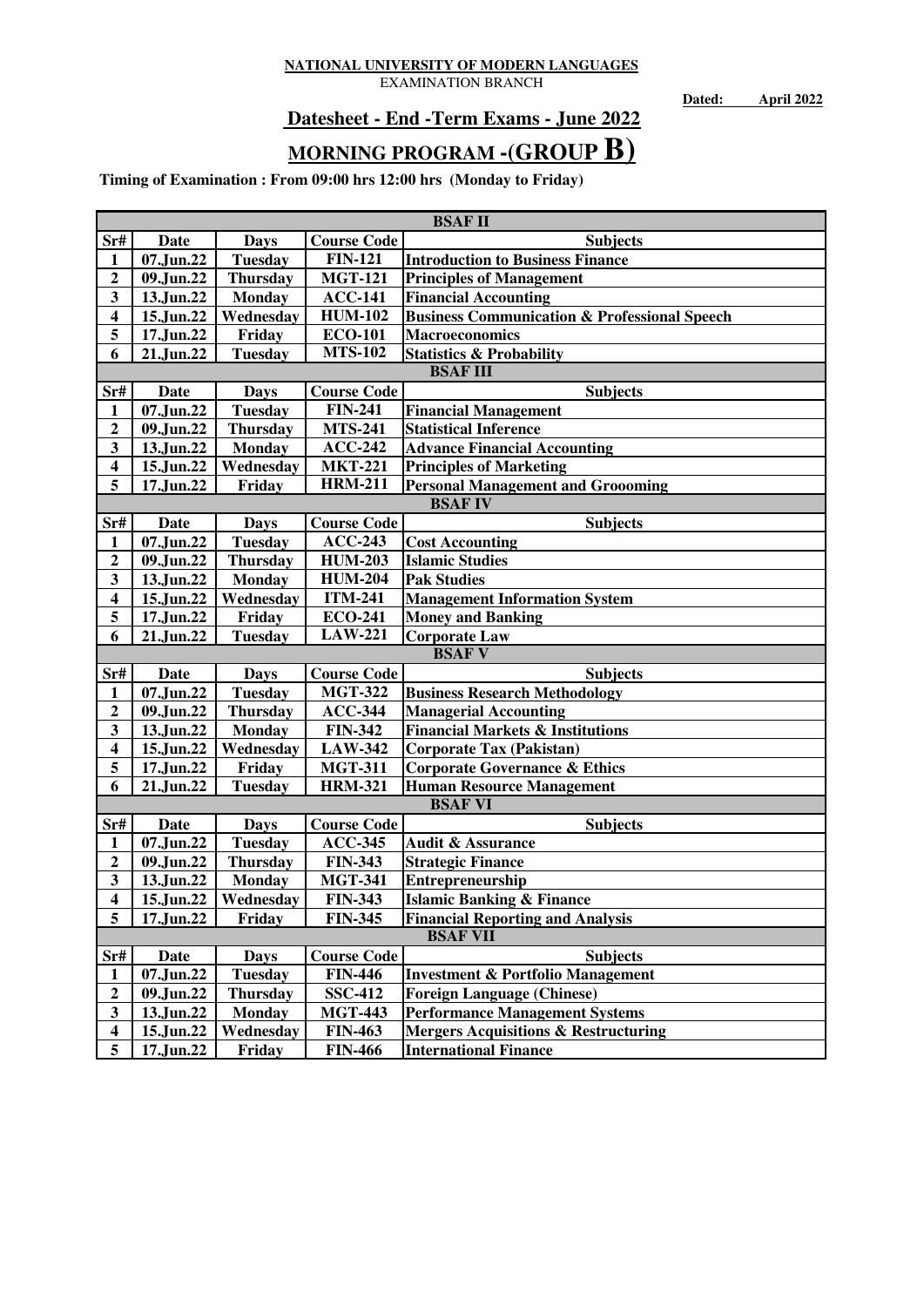EXAMINATION BRANCH

**Dated: April 2022**

## **Datesheet - End -Term Exams - June 2022**

# **MORNING PROGRAM -(GROUP B)**

**Timing of Examination : From 09:00 hrs 12:00 hrs (Monday to Friday)**

|                         | <b>BSAF VIII</b> |                 |                    |                                                         |  |  |  |
|-------------------------|------------------|-----------------|--------------------|---------------------------------------------------------|--|--|--|
| Sr#                     | Date             | <b>Days</b>     | <b>Course Code</b> | <b>Subjects</b>                                         |  |  |  |
| $\mathbf{1}$            | 07.Jun.22        | <b>Tuesday</b>  | <b>MGT-442</b>     | <b>Organizational Behaviour</b>                         |  |  |  |
| $\overline{2}$          | 09.Jun.22        | <b>Thursday</b> | <b>FIN-445</b>     | <b>Strategic Finance</b>                                |  |  |  |
| 3                       | 13.Jun.22        | <b>Monday</b>   | <b>FIN-447</b>     | <b>Financial Risk Management</b>                        |  |  |  |
| $\overline{\mathbf{4}}$ | 15.Jun.22        | Wednesdav       | <b>FIN-463</b>     | <b>Mergers Acquisitions &amp; Restructuring</b>         |  |  |  |
| 5                       | 17.Jun.22        | Friday          | <b>FIN-466</b>     | <b>International Finance</b>                            |  |  |  |
|                         |                  |                 |                    | <b>B.Com Hons III</b>                                   |  |  |  |
| Sr#                     | Date             | <b>Days</b>     | <b>Course Code</b> | <b>Subjects</b>                                         |  |  |  |
| $\mathbf{1}$            | 07.Jun.22        | <b>Tuesday</b>  | $ACC-244$          | <b>Cost Accounting</b>                                  |  |  |  |
| $\overline{2}$          | 09.Jun.22        | <b>Thursday</b> | <b>FIN-241</b>     | <b>Financial Management</b>                             |  |  |  |
| 3                       | 13.Jun.22        | <b>Monday</b>   | $ACC-242$          | <b>Advanced Accounting-I</b>                            |  |  |  |
| $\overline{\mathbf{4}}$ | 15.Jun.22        | Wednesday       | <b>HUM-205</b>     | <b>Business Communication &amp; Professional Speech</b> |  |  |  |
| 5                       | 17.Jun.22        | Friday          | <b>ECO-201</b>     | <b>Macroeconomics</b>                                   |  |  |  |
|                         |                  |                 |                    | <b>B.Com Hons IV</b>                                    |  |  |  |
| Sr#                     | Date             | <b>Days</b>     | <b>Course Code</b> | <b>Subjects</b>                                         |  |  |  |
| 1                       | 07.Jun.22        | <b>Tuesday</b>  | <b>MGT-211</b>     | <b>Business Ethics and CSR</b>                          |  |  |  |
| $\overline{2}$          | 09.Jun.22        | <b>Thursday</b> | <b>HUM-206</b>     | <b>Technical Writing and Soft Skills</b>                |  |  |  |
| 3                       | 13.Jun.22        | <b>Monday</b>   | <b>FIN-262</b>     | <b>Corporate Finance</b>                                |  |  |  |
| $\overline{\mathbf{4}}$ | 15.Jun.22        | Wednesday       | $ACC-243$          | <b>Advanced Accounting-II</b>                           |  |  |  |
| 5                       | 17.Jun.22        | Friday          | <b>MGT-245</b>     | <b>Organizational Behavior</b>                          |  |  |  |
|                         |                  |                 |                    | <b>B.Com Hons V</b>                                     |  |  |  |
| $S$ r#                  | Date             | <b>Days</b>     | <b>Course Code</b> | <b>Subjects</b>                                         |  |  |  |
| $\mathbf{1}$            | 07.Jun.22        | <b>Tuesday</b>  | <b>MGT-322</b>     | <b>Business Research Methods</b>                        |  |  |  |
| $\overline{\mathbf{c}}$ | 09.Jun.22        | <b>Thursday</b> | <b>MGT-304</b>     | <b>Strategic Management</b>                             |  |  |  |
| 3                       | 13.Jun.22        | <b>Monday</b>   | <b>MGT-343</b>     | Entrepreneurship                                        |  |  |  |
| $\overline{\mathbf{4}}$ | 15.Jun.22        | Wednesday       | <b>ITM-322</b>     | <b>Computer Application in Business</b>                 |  |  |  |
| 5                       | 17.Jun.22        | Friday          | <b>ECO-341</b>     | Money & Banking                                         |  |  |  |

**Bashir Ahmad Director Examinations**

**All Concerned**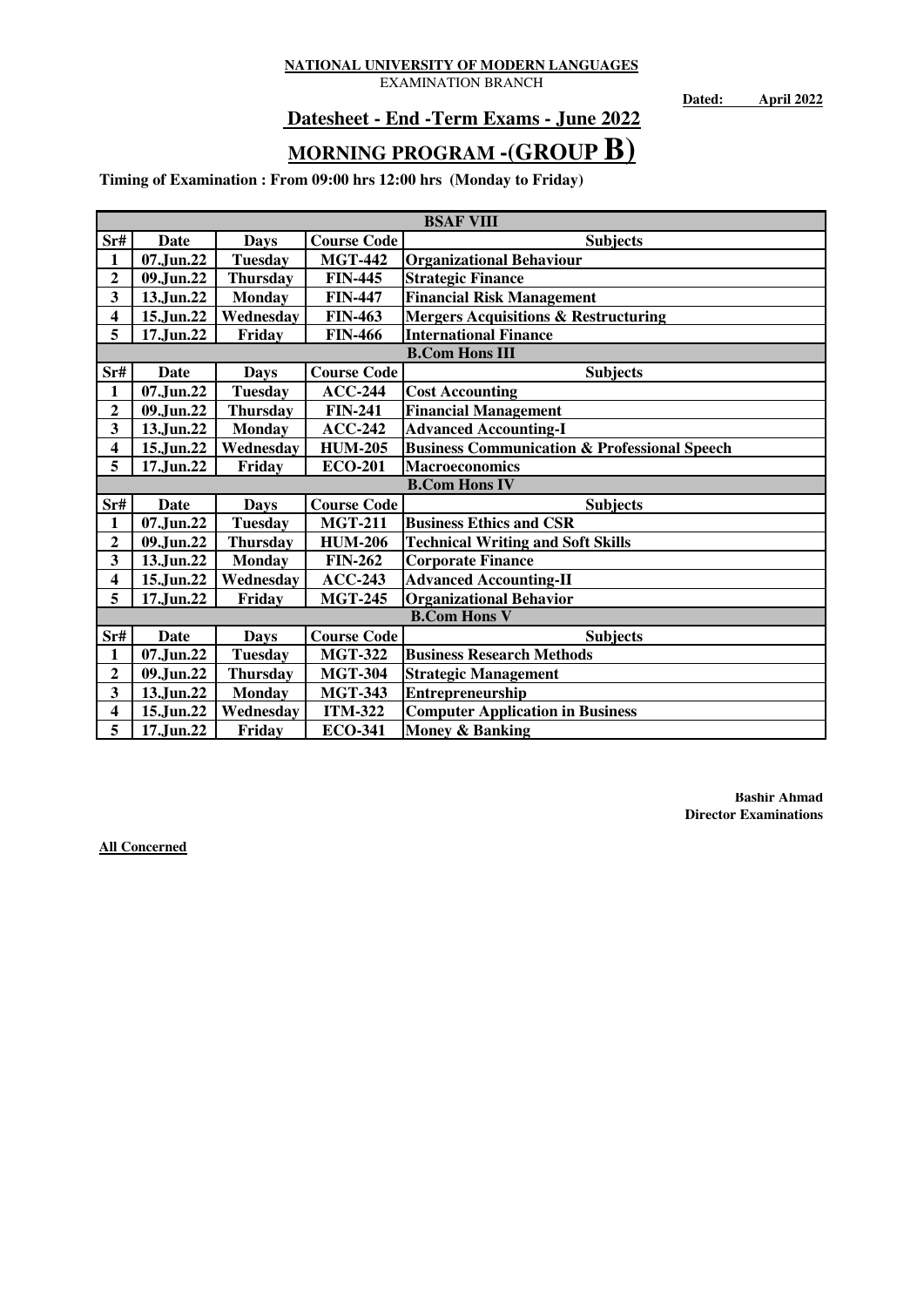**Dated: April 2022**

### **Afternoon PROGRAM-Group A Datesheet - End -Term Exams - June 2022**

|                         | <b>BBA-I</b> (4 Years)  |                               |                                  |                                                                    |  |
|-------------------------|-------------------------|-------------------------------|----------------------------------|--------------------------------------------------------------------|--|
| $S_{r#}$                | Date                    | <b>Days</b>                   | <b>Course Code</b>               | <b>Subjects</b>                                                    |  |
| 1                       | 06.Jun.22               | Monday                        | <b>MTS-101</b>                   | <b>Business Mathematics</b>                                        |  |
| $\mathbf{2}$            | 08.Jun.22               | Wednesday                     | <b>MGT-101</b>                   | <b>Introduction to Business</b>                                    |  |
| $\mathbf{3}$            | 10.Jun.22               | Friday                        | $ACC-121$                        | <b>Introduction to Accounting</b>                                  |  |
| 4                       | 14.Jun.22               | <b>Tuesday</b>                | <b>ITM-121</b>                   | <b>Introduction to Information Technology</b>                      |  |
| 5                       | 16.Jun.22               | <b>Thursday</b>               | <b>HUM-101</b>                   | Freshmen English - I                                               |  |
|                         |                         |                               |                                  | <b>BBA-II</b> (4 Years)                                            |  |
| Sr#                     | Date                    | <b>Days</b>                   | <b>Course Code</b>               | <b>Subjects</b>                                                    |  |
| 1                       | 06.Jun.22               | <b>Monday</b>                 | <b>HUM-102</b>                   | <b>Freshmen English - II</b>                                       |  |
| $\overline{2}$          | 08.Jun.22               | Wednesday                     | <b>MGT-121</b>                   | <b>Principles of Management</b>                                    |  |
| 3                       | 10.Jun.22               | Friday                        | $\overline{ACC-141}$             | <b>Financial Accounting</b>                                        |  |
| 4                       | 14.Jun.22               | <b>Tuesday</b>                | <b>MKT-121</b>                   | <b>Principles of Marketing</b>                                     |  |
| 5                       | 16.Jun.22               | <b>Thursday</b>               | <b>MTS-102</b>                   | <b>Business Statistics I</b>                                       |  |
| 6                       | 20.Jun.22               | <b>Monday</b>                 | $\overline{\text{HRM}}$ -121     | <b>Personal Management &amp; Grooming</b>                          |  |
|                         |                         |                               |                                  | <b>BBA-III</b> (4 Years)                                           |  |
| Sr#                     | <b>Date</b>             | <b>Days</b>                   | <b>Course Code</b>               | <b>Subjects</b>                                                    |  |
| 1                       | 06.Jun.22               | Monday                        | <b>FIN-221</b>                   | <b>Introduction to Business Finance</b>                            |  |
| $\overline{\mathbf{c}}$ | 08.Jun.22               | Wednesday                     | <b>HUM-203</b>                   | <b>Islamic Studies</b>                                             |  |
| 3                       | 10.Jun.22               | Friday                        | <b>HUM-204</b>                   | <b>Pak Studies</b>                                                 |  |
| 4                       | 14.Jun.22               | <b>Tuesday</b>                | $ACC-242$                        | <b>Cost Accounting</b>                                             |  |
| 5                       | 16.Jun.22               | Thursday                      | <b>MTS-241</b>                   | <b>Business Statistics II</b>                                      |  |
| 6                       | 20.Jun.22               | <b>Monday</b>                 | <b>ECO-221</b>                   | <b>Microeconomics</b>                                              |  |
|                         |                         |                               |                                  | <b>BBA-IV (4 Years)</b>                                            |  |
| $S$ r#                  | <b>Date</b>             | <b>Days</b>                   | <b>Course Code</b>               | <b>Subjects</b>                                                    |  |
| 1                       | 06.Jun.22               | Monday                        | <b>MKT-241</b>                   | <b>Marketing Management</b>                                        |  |
| $\mathbf 2$             | 08.Jun.22               | Wednesday                     | <b>HRM-221</b>                   | <b>Human Resource Management</b>                                   |  |
| 3                       | 10.Jun.22               | Friday                        | $\overline{ITM-241}$             | <b>Management Information System</b>                               |  |
| 4                       | $\overline{14.}$ Jun.22 | <b>Tuesday</b>                | <b>ECO-201</b>                   | <b>Macroeconomics</b>                                              |  |
| 5                       | $\overline{16}$ .Jun.22 | <b>Thursday</b>               | <b>HUM-205</b>                   | <b>Business Communication &amp; Professional Speech</b>            |  |
|                         |                         |                               |                                  | <b>BBA-V</b> (4 Years)                                             |  |
| $S$ r#                  | <b>Date</b>             | <b>Days</b>                   | <b>Course Code</b>               | <b>Subjects</b>                                                    |  |
| 1                       | 06.Jun.22               | <b>Monday</b>                 | <b>MKT-342</b>                   | <b>Strategic Marketing</b>                                         |  |
| $\mathbf{2}$            | 08.Jun.22               | Wednesday                     | <b>SCM-311</b>                   | <b>Fundamentals of Supply Chain Management</b>                     |  |
| 3                       | $\overline{10}$ .Jun.22 | Friday                        | <b>MGT-311</b>                   | <b>Business Ethics</b>                                             |  |
| 4                       |                         |                               |                                  |                                                                    |  |
| 5                       | 14.Jun.22               | <b>Tuesday</b>                | <b>MGT-322</b>                   | <b>Business Research Methods</b>                                   |  |
|                         | 16.Jun.22               | <b>Thursday</b>               | <b>FIN-341</b>                   | <b>Financial Management</b>                                        |  |
| 6                       | 20.Jun.22               | <b>Monday</b>                 | <b>ECO-341</b>                   | <b>Money and Banking</b>                                           |  |
|                         |                         |                               |                                  | <b>BBA-VI(4 Years)</b>                                             |  |
| $S$ r#                  | <b>Date</b>             | <b>Days</b>                   | <b>Course Code</b>               | <b>Subjects</b>                                                    |  |
| 1                       | $\overline{06}$ .Jun.22 | <b>Monday</b>                 | <b>MGT-344</b>                   | <b>Production Operations Management</b>                            |  |
| $\overline{2}$          | 08.Jun.22               | Wednesday                     | <b>SSC-311</b>                   | <b>Introduction to Social Sciences</b>                             |  |
| 3                       | $\overline{10}$ .Jun.22 | $\overline{\textbf{F}}$ riday | <b>MGT-342</b>                   | <b>Business Policy &amp; Strategy</b>                              |  |
| 4                       | 14.Jun.22               | <b>Tuesday</b>                | <b>MGT-343</b>                   | Entrepreneurship                                                   |  |
| 5<br>6                  | 16.Jun.22<br>20.Jun.22  | <b>Thursday</b><br>Monday     | <b>MKT-343</b><br><b>MGT-345</b> | <b>Consumer Behaviour</b><br>Leadership & Organizational Behaviour |  |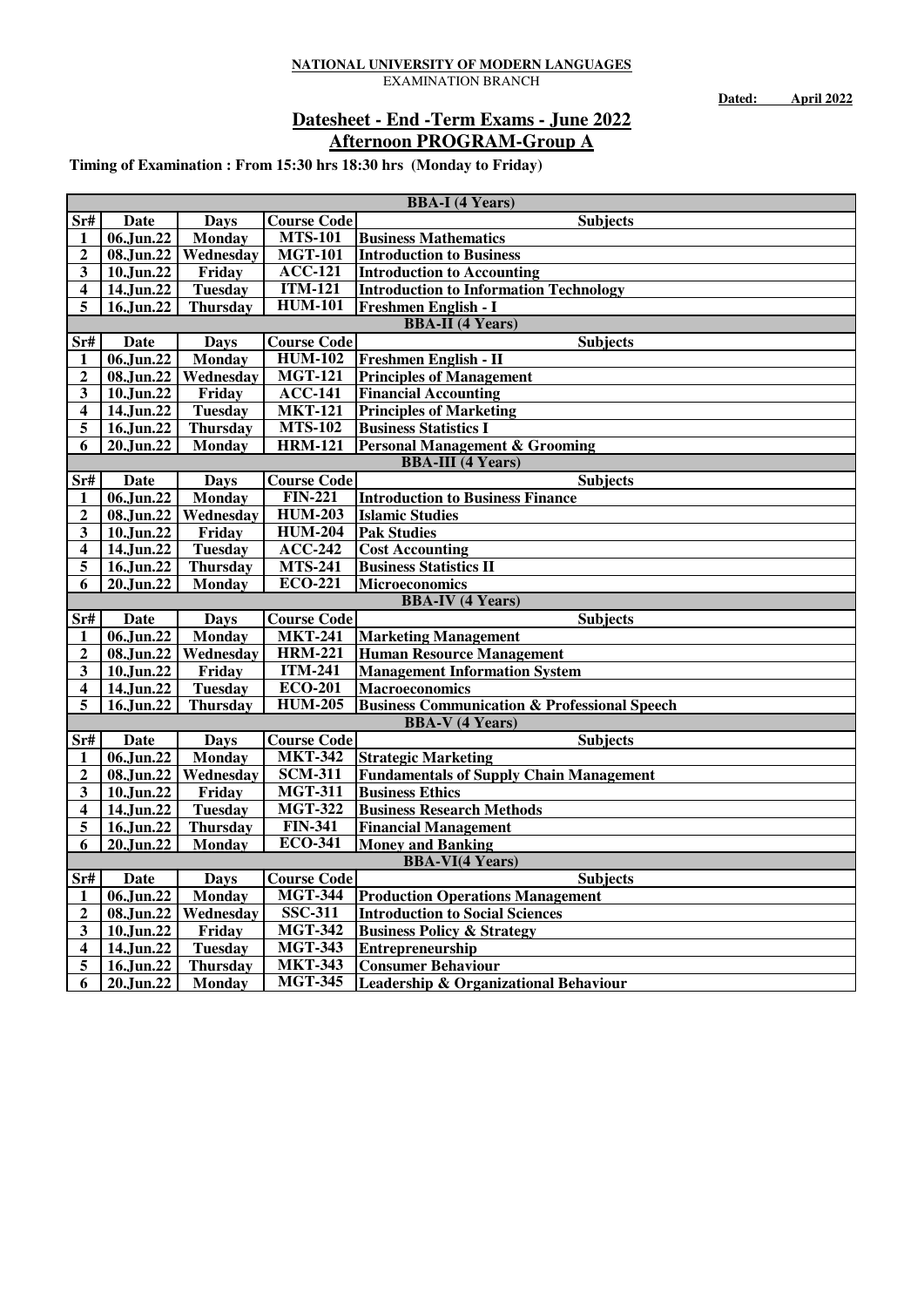**Dated: April 2022**

### **Afternoon PROGRAM-Group A Datesheet - End -Term Exams - June 2022**

**Timing of Examination : From 15:30 hrs 18:30 hrs (Monday to Friday)**

|                         | <b>BBA-VII</b> (4 Years) |                 |                    |                                                                       |  |  |
|-------------------------|--------------------------|-----------------|--------------------|-----------------------------------------------------------------------|--|--|
| Sr#                     | Date                     | <b>Days</b>     | <b>Course Code</b> | <b>Subjects</b>                                                       |  |  |
| 1                       | 06.Jun.22                | <b>Monday</b>   | <b>MGT-446</b>     | <b>International Business</b>                                         |  |  |
|                         |                          |                 | <b>FIN-464</b>     | <b>Financial Risk Management (Finance Specialization)</b>             |  |  |
| $\mathbf{2}$            | 08.Jun.22                | Wednesday       | <b>HRM-475</b>     | <b>Training &amp; Development (HR Specialization)</b>                 |  |  |
|                         |                          |                 | <b>MKT-484</b>     | <b>Brand Management (Marketing Specialization)</b>                    |  |  |
|                         |                          |                 | <b>SCM-495</b>     | Distribution Network & Design (Supply Chain Specialization)           |  |  |
|                         |                          |                 | <b>FIN-463</b>     | <b>Investment &amp; Portfolio Management (Finance Specialization)</b> |  |  |
| 3                       | 10.Jun.22                | Friday          | <b>HRM-479</b>     | <b>Health and Safety Management (HR Specialization)</b>               |  |  |
|                         |                          |                 | <b>MKT-485</b>     | <b>Retail Management (Marketing Specialization)</b>                   |  |  |
|                         |                          |                 | <b>SCM-492</b>     | Sourcing & Procurement (Supply Chain Specialization)                  |  |  |
| $\overline{\mathbf{4}}$ | 14.Jun.22                | <b>Tuesday</b>  | <b>SSC-412</b>     | <b>Foreign Language I (Chinese I)</b>                                 |  |  |
| 5                       | 16.Jun.22                | <b>Thursday</b> | <b>LAW-421</b>     | <b>Business Law</b>                                                   |  |  |
|                         |                          |                 |                    | <b>BBA-VIII</b> (4 Years)                                             |  |  |
| Sr#                     | Date                     | <b>Days</b>     | <b>Course Code</b> | <b>Subjects</b>                                                       |  |  |
| 1                       | 06.Jun.22                | <b>Monday</b>   | <b>SSC-414</b>     | <b>International Relations &amp; Current Affairs</b>                  |  |  |
|                         |                          |                 | <b>FIN-464</b>     | <b>Financial Risk Management (Finance Specialization)</b>             |  |  |
| $\mathbf{2}$            | 08.Jun.22                | Wednesday       | <b>HRM-475</b>     | Training & Development (HR Specialization)                            |  |  |
|                         |                          |                 | <b>MKT-484</b>     | <b>Brand Management (Marketing Specialization)</b>                    |  |  |
|                         |                          |                 | <b>SCM-495</b>     | Distribution Network & Design (Supply Chain Specialization)           |  |  |
|                         |                          |                 | <b>FIN-463</b>     | <b>Investment &amp; Portfolio Management (Finance Specialization)</b> |  |  |
| 3                       | 10.Jun.22                | Friday          | <b>HRM-479</b>     | <b>Health and Safety Management (HR Specialization)</b>               |  |  |
|                         |                          |                 | <b>MKT-485</b>     | <b>Retail Management (Marketing Specialization)</b>                   |  |  |
|                         |                          |                 | <b>SCM-492</b>     | <b>Sourcing &amp; Procurement (Supply Chain Specialization)</b>       |  |  |
| 4                       | 14.Jun.22                | <b>Tuesday</b>  | <b>SSC-413</b>     | <b>Foreign Language II (Chinese II)</b>                               |  |  |
| 5                       | 16.Jun.22                | <b>Thursday</b> | <b>SSC-415</b>     | <b>Business Psychology</b>                                            |  |  |
|                         |                          |                 |                    |                                                                       |  |  |
|                         |                          |                 |                    | <b>Bashir Ahmad</b>                                                   |  |  |
|                         |                          |                 |                    | <b>Director Examinations</b>                                          |  |  |

**All Concerned**

**Director Examinations**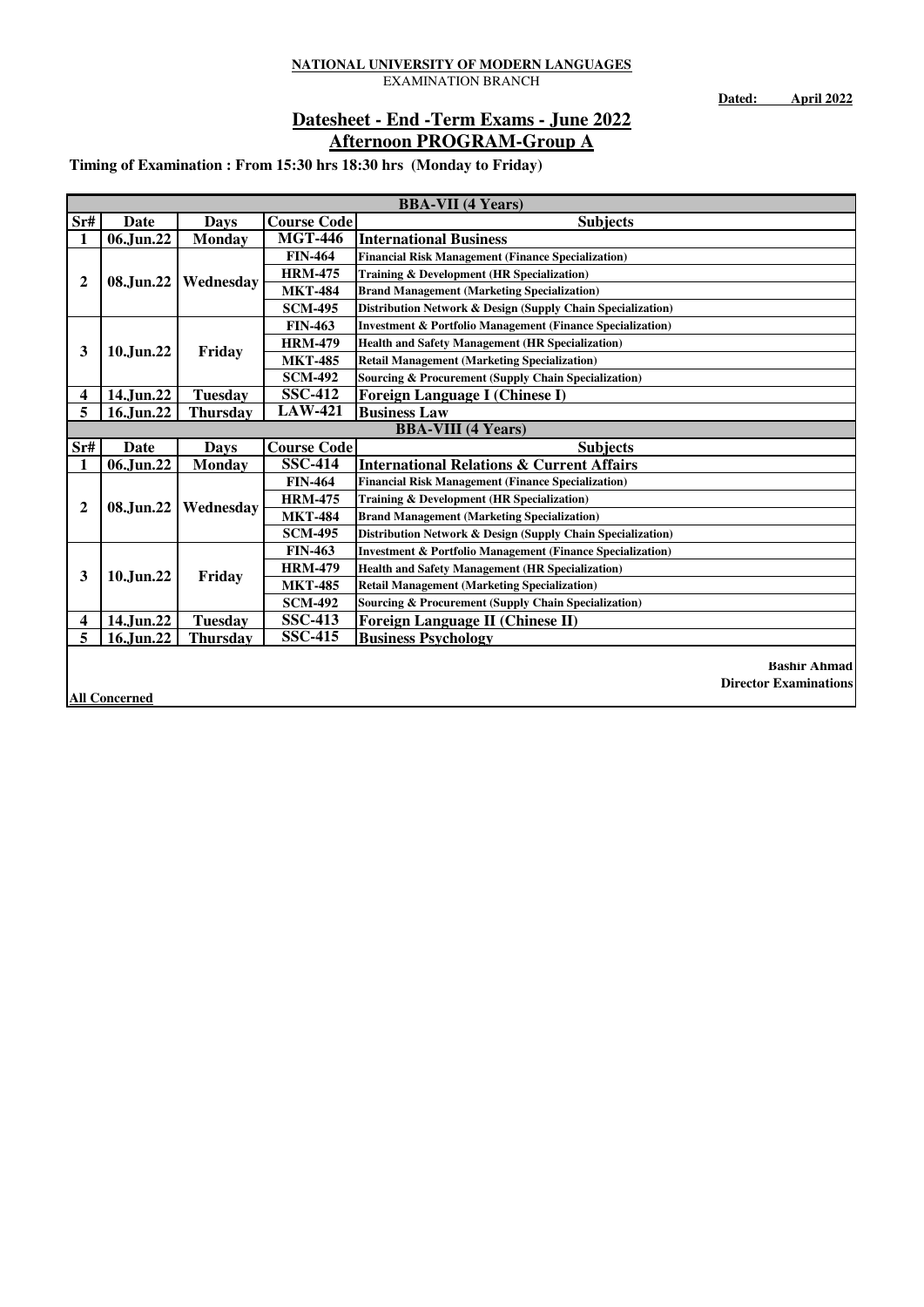**Dated: April 2022**

### **Afternoon PROGRAM-Group B Datesheet - End -Term Exams - June 2022**

|                | <b>BSAFI</b>            |                 |                              |                                                         |  |  |
|----------------|-------------------------|-----------------|------------------------------|---------------------------------------------------------|--|--|
| Sr#            | Date                    | <b>Days</b>     | <b>Course Code</b>           | Subjects                                                |  |  |
| 1              | 07.Jun.22               | <b>Tuesday</b>  | <b>MTS-101</b>               | <b>Business Mathematics</b>                             |  |  |
| 2              | 09.Jun.22               | <b>Thursday</b> | <b>ECO-121</b>               | <b>Microeconomics</b>                                   |  |  |
| 3              | 13.Jun.22               | Monday          | <b>ACC-121</b>               | <b>Principles of Accounting</b>                         |  |  |
| 4              | 15.Jun.22               | Wednesday       | <b>ITM-121</b>               | <b>Introduction to Information Technology</b>           |  |  |
| 5              | 17.Jun.22               | Friday          | <b>HUM-101</b>               | <b>Functional English</b>                               |  |  |
|                |                         |                 |                              | <b>BSAF II</b>                                          |  |  |
| Srf            | <b>Date</b>             | <b>Days</b>     | <b>Course Code</b>           | <b>Subjects</b>                                         |  |  |
| 1              | 07.Jun.22               | <b>Tuesday</b>  | <b>FIN-121</b>               | <b>Introduction to Business Finance</b>                 |  |  |
| 2              | 09.Jun.22               | <b>Thursday</b> | $\overline{MGT-121}$         | <b>Principles of Management</b>                         |  |  |
| 3              | 13.Jun.22               | Monday          | <b>ACC-141</b>               | <b>Financial Accounting</b>                             |  |  |
| 4              | 15.Jun.22               | Wednesday       | $\overline{HUM-102}$         | <b>Business Communication &amp; Professional Speech</b> |  |  |
| 5              | 17.Jun.22               | Friday          | <b>ECO-101</b>               | <b>Macroeconomics</b>                                   |  |  |
| 6              | 21.Jun.22               | <b>Tuesday</b>  | <b>MTS-102</b>               | <b>Statistics &amp; Probability</b>                     |  |  |
|                |                         |                 |                              | <b>BSAF III</b>                                         |  |  |
| $S$ r#         | <b>Date</b>             | <b>Days</b>     | <b>Course Code</b>           | <b>Subjects</b>                                         |  |  |
| 1              | 07.Jun.22               | <b>Tuesday</b>  | <b>FIN-241</b>               | <b>Financial Management</b>                             |  |  |
| $\overline{2}$ | 09.Jun.22               | <b>Thursday</b> | $\overline{\text{MTS}}$ -241 | <b>Statistical Inference</b>                            |  |  |
| 3              | 13.Jun.22               | <b>Monday</b>   | $ACC-242$                    | <b>Advance Financial Accounting</b>                     |  |  |
| 4              | $\overline{15}$ .Jun.22 | Wednesday       | <b>MKT-221</b>               | <b>Principles of Marketing</b>                          |  |  |
| 5              | 17.Jun.22               | Friday          | <b>HRM-211</b>               | <b>Personal Management and Grooming</b>                 |  |  |
|                |                         |                 |                              | <b>BSAF IV</b>                                          |  |  |
| Sr#            | <b>Date</b>             | <b>Days</b>     | <b>Course Code</b>           | <b>Subjects</b>                                         |  |  |
| 1              | $07$ .Jun.22            | <b>Tuesday</b>  | $\overline{ACC-243}$         | <b>Cost Accounting</b>                                  |  |  |
| $\mathbf{2}$   | 09.Jun.22               | <b>Thursday</b> | <b>HUM-203</b>               | <b>Islamic Studies</b>                                  |  |  |
| 3              | 13.Jun.22               | Monday          | <b>HUM-204</b>               | <b>Pak Studies</b>                                      |  |  |
| 4              | 15.Jun.22               | Wednesday       | $\overline{ITM}$ -241        | <b>Management Information System</b>                    |  |  |
| 5              | 17.Jun.22               | Friday          | <b>ECO-241</b>               | <b>Money and Banking</b>                                |  |  |
| 6              | 21.Jun.22               | <b>Tuesday</b>  | <b>LAW-221</b>               | <b>Corporate Law</b>                                    |  |  |
|                |                         |                 |                              | <b>BSAFV</b>                                            |  |  |
| $S$ r#         | <b>Date</b>             | <b>Days</b>     | <b>Course Code</b>           | <b>Subjects</b>                                         |  |  |
| 1              | 07.Jun.22               | <b>Tuesday</b>  | <b>MGT-322</b>               | <b>Business Research Methodology</b>                    |  |  |
| $\mathbf{2}$   | 09.Jun.22               | <b>Thursday</b> | <b>ACC-344</b>               | <b>Managerial Accounting</b>                            |  |  |
| 3              | 13.Jun.22               | Monday          | <b>FIN-342</b>               | <b>Financial Markets &amp; Institutions</b>             |  |  |
| 4              | 15.Jun.22               | Wednesday       | <b>LAW-342</b>               | <b>Corporate Tax (Pakistan)</b>                         |  |  |
| 5              | 17.Jun.22               | Friday          | <b>MGT-311</b>               | <b>Corporate Governance &amp; Ethics</b>                |  |  |
| 6              | 21.Jun.22               | <b>Tuesday</b>  | <b>HRM-321</b>               | <b>Human Resource Management</b>                        |  |  |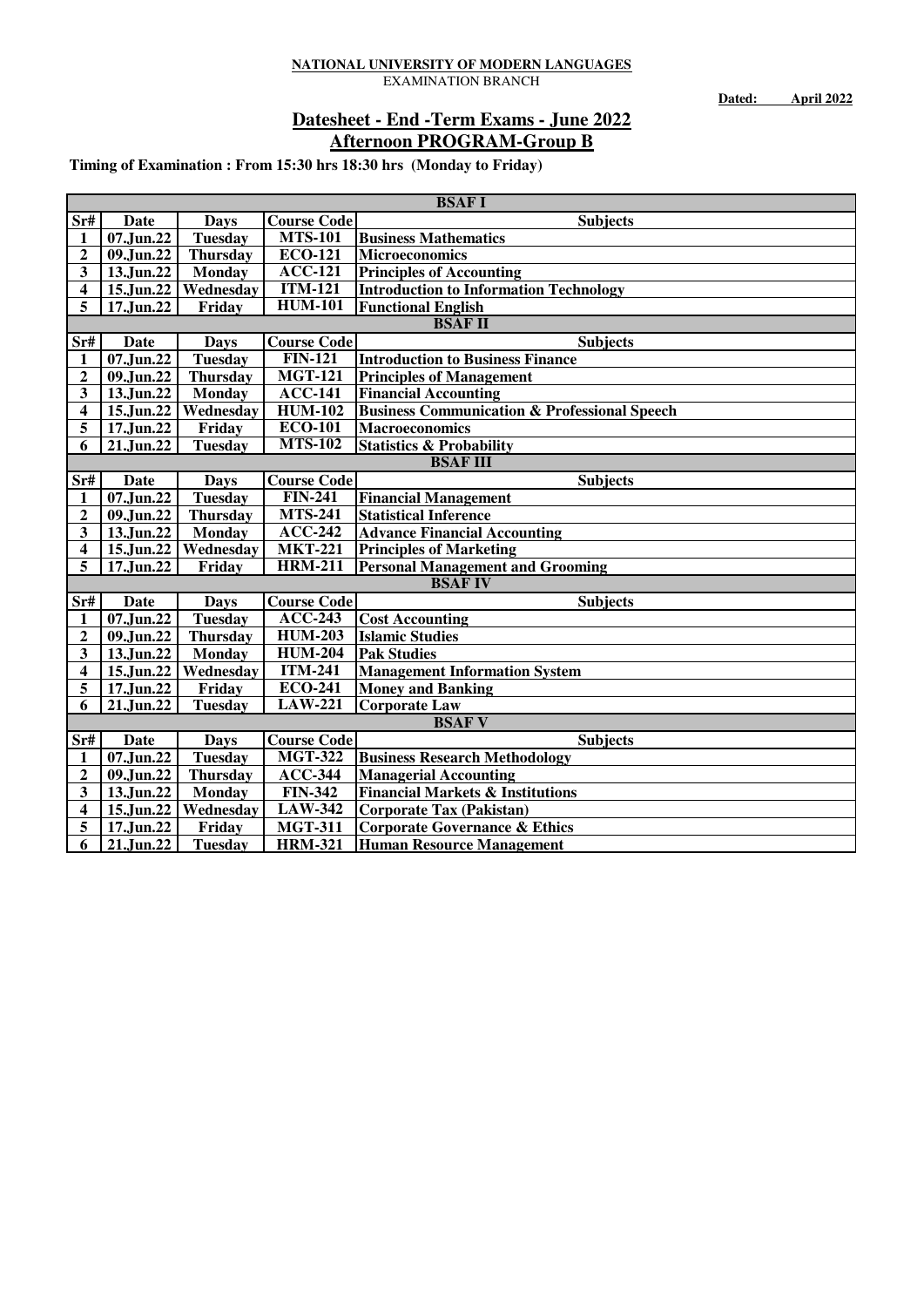**Dated: April 2022**

### **Afternoon PROGRAM-Group B Datesheet - End -Term Exams - June 2022**

|                         | <b>BBA-I</b> (2 Years)  |                 |                    |                                                                       |  |  |  |
|-------------------------|-------------------------|-----------------|--------------------|-----------------------------------------------------------------------|--|--|--|
| Sr#                     | Date                    | <b>Days</b>     | <b>Course Code</b> | <b>Subjects</b>                                                       |  |  |  |
| 1                       | 07.Jun.22               | <b>Tuesday</b>  | <b>ITM-121</b>     | <b>Introduction to Information Technology</b>                         |  |  |  |
| $\overline{\mathbf{c}}$ | 09.Jun.22               | <b>Thursday</b> | <b>MGT-121</b>     | <b>Principles of Management</b>                                       |  |  |  |
| 3                       | 13.Jun.22               | <b>Monday</b>   | <b>ACC-121</b>     | <b>Financial Accounting</b>                                           |  |  |  |
| 4                       | 15.Jun.22               | Wednesday       | <b>MKT-121</b>     | <b>Principles of Marketing</b>                                        |  |  |  |
| 5                       | 17.Jun.22               | Friday          | <b>MTS-101</b>     | <b>Business Mathematics &amp; Statistics</b>                          |  |  |  |
| 6                       | 21.Jun.22               | <b>Tuesday</b>  | <b>HUM-101</b>     | <b>Functional English</b>                                             |  |  |  |
|                         |                         |                 |                    | <b>BBA-II</b> (2 Years)                                               |  |  |  |
| Sr#                     | Date                    | <b>Days</b>     | <b>Course Code</b> | <b>Subjects</b>                                                       |  |  |  |
| 1                       | $\overline{07}$ .Jun.22 | <b>Tuesday</b>  | <b>ACC-122</b>     | <b>Cost Accounting</b>                                                |  |  |  |
| $\overline{\mathbf{c}}$ | 09.Jun.22               | <b>Thursday</b> | <b>HRM-121</b>     | <b>Human Resource Management</b>                                      |  |  |  |
| 3                       | 13.Jun.22               | Monday          | <b>FIN-121</b>     | <b>Financial Management</b>                                           |  |  |  |
| 4                       | 15.Jun.22               | Wednesday       | <b>MKT-122</b>     | <b>Marketing Management</b>                                           |  |  |  |
| 5                       | 17.Jun.22               | Friday          | <b>ECO-121</b>     | <b>Microeconomics</b>                                                 |  |  |  |
| 6                       | 21.Jun.22               | <b>Tuesday</b>  | <b>SCM-121</b>     | <b>Fundamentals of Supply Chain Management</b>                        |  |  |  |
|                         |                         |                 |                    | <b>BBA-III</b> (2 Years)                                              |  |  |  |
| Sr#                     | Date                    | <b>Days</b>     | <b>Course Code</b> | <b>Subjects</b>                                                       |  |  |  |
|                         | 07.Jun.22               | <b>Tuesday</b>  | <b>MGT-222</b>     | <b>Business Research Methods</b>                                      |  |  |  |
|                         |                         |                 | <b>FIN-464</b>     | <b>Financial Risk Management (Finance Specialization)</b>             |  |  |  |
| $\mathbf{2}$            | 09.Jun.22               | <b>Thursday</b> | <b>HRM-475</b>     | Training & Development (HR Specialization)                            |  |  |  |
|                         |                         |                 | <b>MKT-484</b>     | <b>Brand Management (Marketing Specialization)</b>                    |  |  |  |
|                         |                         |                 | <b>SCM-495</b>     | Distribution Network & Design (Supply Chain Specialization)           |  |  |  |
|                         |                         |                 | <b>FIN-463</b>     | <b>Investment &amp; Portfolio Management (Finance Specialization)</b> |  |  |  |
| 3                       | 13.Jun.22               | <b>Monday</b>   | <b>HRM-479</b>     | <b>Health and Safety Management (HR Specialization)</b>               |  |  |  |
|                         |                         |                 | <b>MKT-485</b>     | <b>Retail Management (Marketing Specialization)</b>                   |  |  |  |
|                         |                         |                 | <b>SCM-492</b>     | <b>Sourcing &amp; Procurement (Supply Chain Specialization)</b>       |  |  |  |
| 4                       | 15.Jun.22               | Wednesday       | <b>MGT-223</b>     | <b>Entrepreneurship</b>                                               |  |  |  |
| 5                       | 17.Jun.22               | Friday          | <b>ECO-222</b>     | <b>Macroeconomics</b>                                                 |  |  |  |
| 6                       | 21.Jun.22               | <b>Tuesday</b>  | <b>HUM-202</b>     | <b>Business Communication &amp; Professional Speech</b>               |  |  |  |
|                         |                         |                 |                    | <b>BBA-IV (2 Years)</b>                                               |  |  |  |
| $S$ r#                  | Date                    | <b>Days</b>     | <b>Course Code</b> | <b>Subjects</b>                                                       |  |  |  |
| 1                       | 07.Jun.22               | <b>Tuesday</b>  | <b>LAW-221</b>     | <b>Business Law</b>                                                   |  |  |  |
|                         |                         |                 | <b>FIN-464</b>     | <b>Financial Risk Management (Finance Specialization)</b>             |  |  |  |
|                         |                         |                 | <b>HRM-475</b>     | Training & Development (HR Specialization)                            |  |  |  |
| 2                       | 09.Jun.22               | <b>Thursday</b> | <b>MKT-484</b>     | <b>Brand Management (Marketing Specialization)</b>                    |  |  |  |
|                         |                         |                 | <b>SCM-495</b>     | Distribution Network & Design (Supply Chain Specialization)           |  |  |  |
|                         |                         |                 | <b>FIN-463</b>     | <b>Investment &amp; Portfolio Management (Finance Specialization)</b> |  |  |  |
|                         |                         |                 | <b>HRM-479</b>     | <b>Health and Safety Management (HR Specialization)</b>               |  |  |  |
| 3                       | 13.Jun.22               | <b>Monday</b>   | <b>MKT-485</b>     | <b>Retail Management (Marketing Specialization)</b>                   |  |  |  |
|                         |                         |                 | <b>SCM-492</b>     | <b>Sourcing &amp; Procurement (Supply Chain Specialization)</b>       |  |  |  |
| 4                       | 15.Jun.22               | Wednesday       | <b>MGT-224</b>     | <b>Production Operations Management</b>                               |  |  |  |
| 5                       | 17.Jun.22               | Friday          | <b>SSC-201</b>     | <b>Foreign Language (Chinese)</b>                                     |  |  |  |
| 6                       | 21.Jun.22               | <b>Tuesday</b>  | <b>MTS-202</b>     | <b>Analytical Techniques</b>                                          |  |  |  |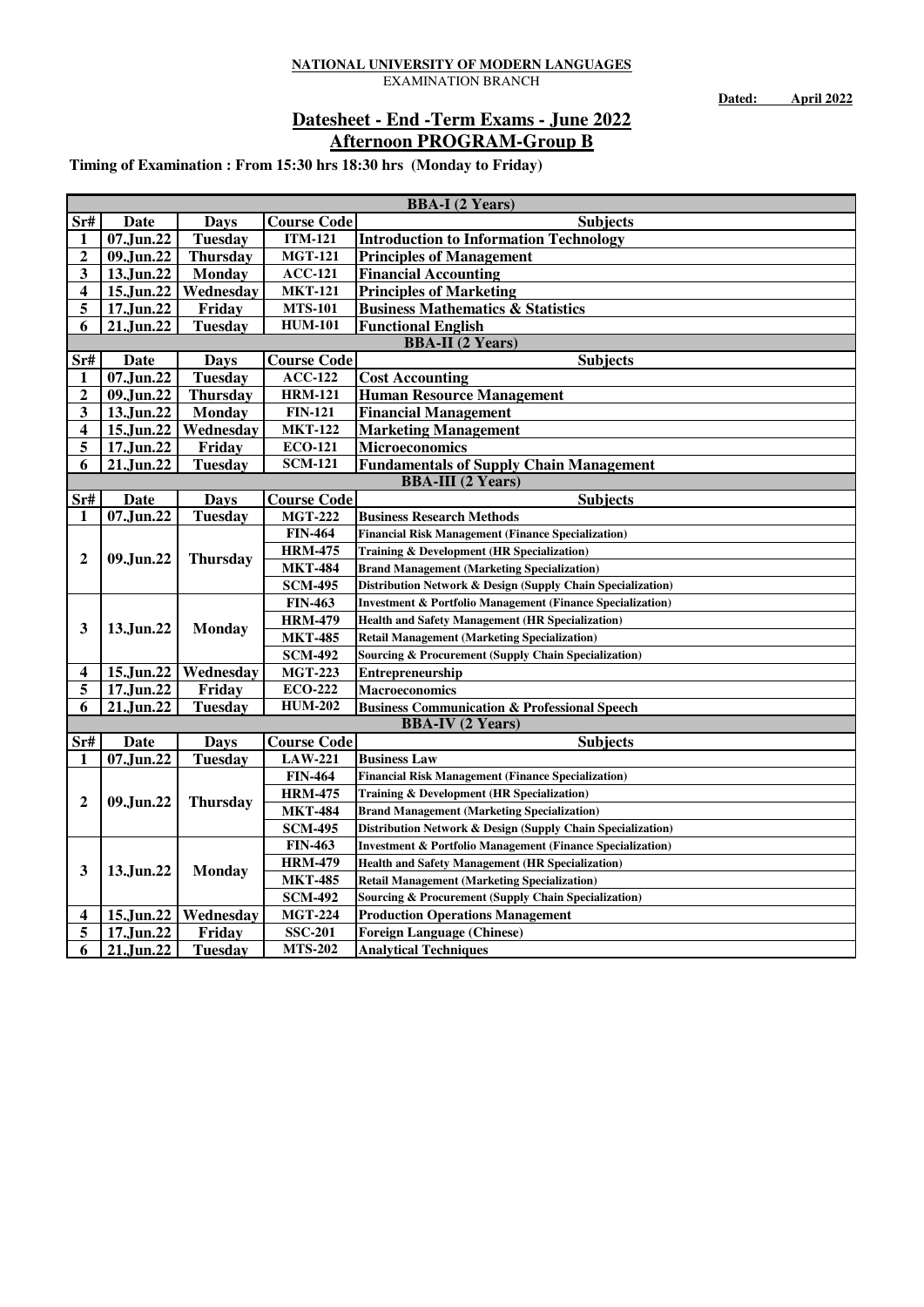**Dated: April 2022**

### **Afternoon PROGRAM-Group B Datesheet - End -Term Exams - June 2022**

|                         | MBA I (1.5 Years) / MSBA I |                 |                    |                                                                                |  |  |
|-------------------------|----------------------------|-----------------|--------------------|--------------------------------------------------------------------------------|--|--|
| Sr#                     | Date                       | Days            | <b>Course Code</b> | <b>Subjects</b>                                                                |  |  |
|                         |                            |                 | <b>FIN-762</b>     | <b>International Finance (Finance Specialization)</b>                          |  |  |
| 1                       | 07.Jun.22                  | <b>Tuesday</b>  | <b>HRM-773</b>     | <b>Personnel Training Development (HRSpecialization)</b>                       |  |  |
|                         |                            |                 | <b>MKT-783</b>     | <b>International Marketing (Marketing Specialization with Morning)</b>         |  |  |
|                         |                            |                 | <b>SCM-793</b>     | <b>Enterprise Resource Planning (Supply Chain Specialization with Morning)</b> |  |  |
|                         |                            |                 | <b>MGT-741</b>     | <b>Corporate Governance (Finance Specialization)</b>                           |  |  |
| $\mathbf{2}$            | 09.Jun.22                  |                 | <b>HRM-774</b>     | <b>Recruitment and Selection (HR Specialization)</b>                           |  |  |
|                         |                            | <b>Thursday</b> | <b>MKT-787</b>     | Digital Marketing (Marketing Specialization with Morning)                      |  |  |
|                         |                            |                 | <b>SCM-794</b>     | Six Sigma Lean & Quality Management (Supply Chain Specialization with Morning) |  |  |
| $\mathbf{3}$            | 13.Jun.22                  | <b>Monday</b>   | <b>MGT-701</b>     | <b>Strategic Management</b>                                                    |  |  |
| $\overline{\mathbf{4}}$ | 15.Jun.22                  | Wednesday       | <b>MGT-704</b>     | <b>Research Methodology</b>                                                    |  |  |
|                         |                            |                 |                    | MBA II (1.5 Years) / MSBA II                                                   |  |  |
| Sr#                     | Date                       | <b>Days</b>     | <b>Course Code</b> | <b>Subjects</b>                                                                |  |  |
|                         |                            |                 | <b>FIN-762</b>     | <b>International Finance (Finance Specialization)</b>                          |  |  |
| 1                       | 07.Jun.22                  | <b>Tuesday</b>  | <b>HRM-773</b>     | <b>Personnel Training Development (HRSpecialization)</b>                       |  |  |
|                         |                            |                 | <b>MKT-783</b>     | <b>International Marketing (Marketing Specialization with Morning)</b>         |  |  |
|                         |                            |                 | <b>SCM-793</b>     | <b>Enterprise Resource Planning (Supply Chain Specialization with Morning)</b> |  |  |
|                         |                            |                 | <b>MGT-741</b>     | <b>Corporate Governance (Finance Specialization)</b>                           |  |  |
| $\mathbf{2}$            | 09.Jun.22                  | <b>Thursday</b> | <b>HRM-774</b>     | <b>Recruitment and Selection (HR Specialization)</b>                           |  |  |
|                         |                            |                 | <b>MKT-787</b>     | Digital Marketing (Marketing Specialization with Morning)                      |  |  |
|                         |                            |                 | <b>SCM-794</b>     | Six Sigma Lean & Quality Management (Supply Chain Specialization with Morning) |  |  |
| $\mathbf{3}$            | 13.Jun.22                  | <b>Monday</b>   | <b>MGT-703</b>     | <b>Multivariate Data Analysis</b>                                              |  |  |
| $\overline{\mathbf{4}}$ | 15.Jun.22                  | Wednesday       | <b>MGT-705</b>     | <b>Contemporary Issues and Trends in Business World</b>                        |  |  |
|                         |                            |                 |                    | <b>MBA-VII</b> (3.5 Years)<br><b>MBA III</b> $(1.5$ Years)                     |  |  |
| Sr#                     | Date                       | <b>Days</b>     | <b>Course Code</b> | <b>Subjects</b>                                                                |  |  |
| 1                       | 07.Jun.22                  | <b>Tuesday</b>  | <b>MGT-711</b>     | <b>E-Business</b>                                                              |  |  |
| $\overline{2}$          | 09.Jun.22                  | <b>Thursday</b> | <b>MGT-712</b>     | <b>Project Appraisal Management</b>                                            |  |  |
|                         |                            |                 |                    | <b>MCOM-IV</b>                                                                 |  |  |
| Sr#                     | Date                       | <b>Days</b>     | <b>Course Code</b> | <b>Subjects</b>                                                                |  |  |
| 1                       | 07.Jun.22                  | <b>Tuesday</b>  | <b>FIN-603</b>     | <b>Business Taxation</b>                                                       |  |  |
| 2                       | 09.Jun.22                  | <b>Thursday</b> | <b>FIN-673</b>     | <b>Financial Risk Management</b>                                               |  |  |
| 3                       | 13.Jun.22                  | <b>Monday</b>   | <b>FIN-665</b>     | <b>Investment &amp; Portfolio Management</b>                                   |  |  |
| $\overline{\mathbf{4}}$ | 15.Jun.22                  | Wednesday       | <b>MGT-612</b>     | <b>Production Operations Management</b>                                        |  |  |
| 5                       | 17.Jun.22                  | Friday          | <b>FIN-641</b>     | <b>Corporate Governance</b>                                                    |  |  |
|                         |                            |                 |                    |                                                                                |  |  |
|                         |                            |                 |                    | <b>Bashir Ahmad</b>                                                            |  |  |
|                         | <b>All Concerned</b>       |                 |                    | <b>Director Examinations</b>                                                   |  |  |
|                         |                            |                 |                    |                                                                                |  |  |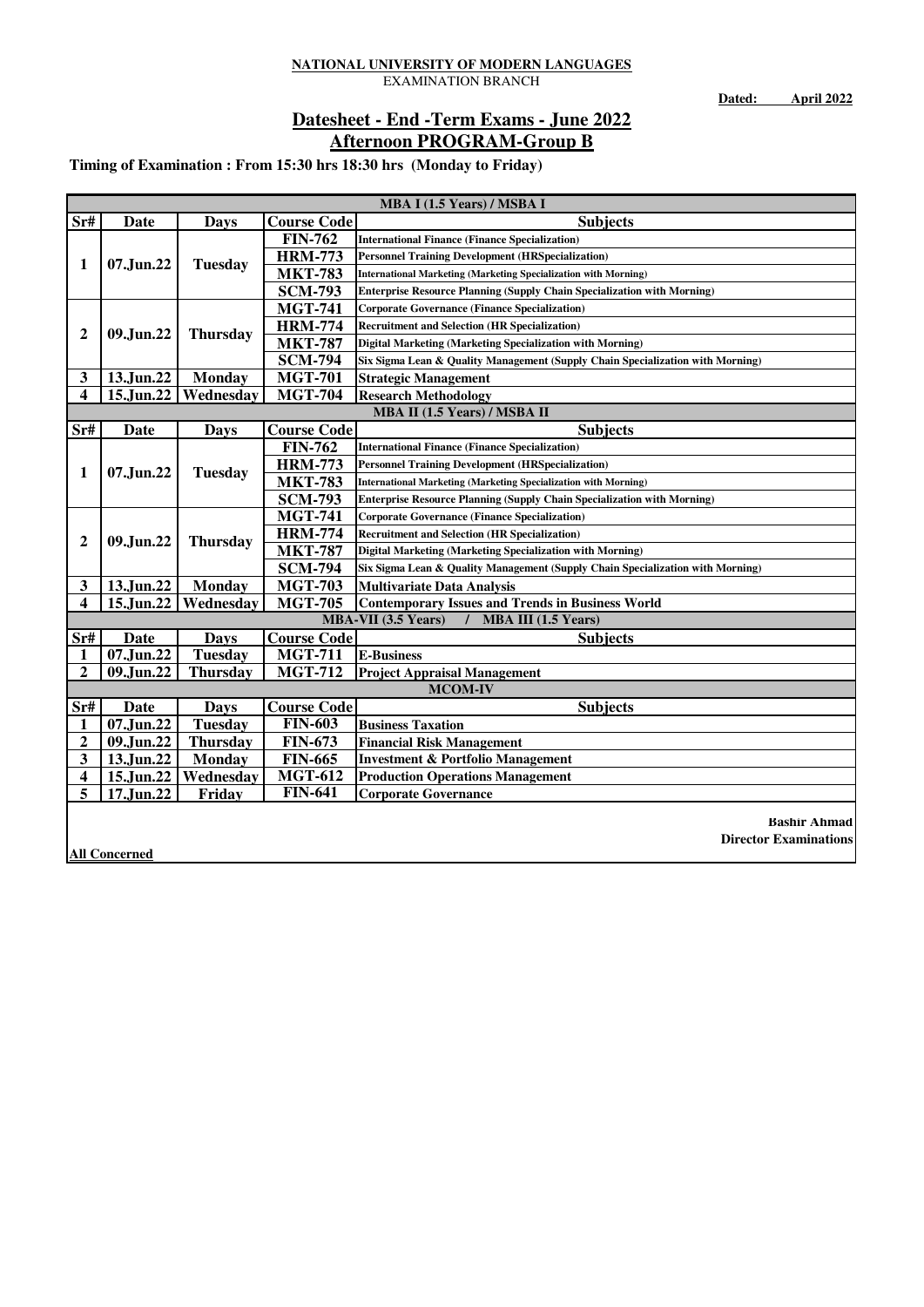#### **NATIONAL UNIVERSITY OF MODERN LANGUAGES (Examinations Branch)**

#### **DATE SHEET FINAL-TERM EXAMINATION SPRING 2022**

Faculty of Management Sciences (Department of Economics) **(MORNING SESSION) Group - A** 

### **Timing: 0900 to 1200 Hrs**

### **1 MSc Economics (Morning) Timing: 0900 to 1200 Hrs**

| S.#                     | Date      | Day             | Code        | 4                                    |
|-------------------------|-----------|-----------------|-------------|--------------------------------------|
| 1                       | 06.Jun.22 | Monday          | $ECO - 532$ | <b>Islamic Economics and Banking</b> |
| $\overline{\mathbf{c}}$ | 08.Jun.22 | Wednesdav       | $ECO - 558$ | <b>Monetary Economics</b>            |
| 3                       | 10.Jun.22 | Friday          | ECO - 555   | <b>Labour Economics</b>              |
| $\overline{4}$          | 14.Jun.22 | <b>Tuesday</b>  | $ECO - 531$ | <b>Applied Seminars in Economics</b> |
| 5                       | 16.Jun.22 | <b>Thursday</b> | ECO - 547   | <b>Environmental Economics</b>       |

### **2 BS Economics & Finance (Morning) Timing: 0900 to 1200 Hrs**

| S, # | Date      | Day       | Code            |                                                   | Code            |                                              | Code            |                                     | Code            |                                                |
|------|-----------|-----------|-----------------|---------------------------------------------------|-----------------|----------------------------------------------|-----------------|-------------------------------------|-----------------|------------------------------------------------|
|      | 06.Jun.22 | Monday    | <b>ECEC-121</b> | <b>Mathematical Economics-I</b>                   |                 | <b>ECFN-102</b> Advanced Accounting          | <b>ECEC-201</b> | <b>Intermediate Microeconomics</b>  | <b>ECEC-202</b> | <b>Intermediate Macroeconomics</b>             |
|      | 08.Jun.22 | Wednesday | <b>ECHU-103</b> | <b>Islamic Education and Comparative Religion</b> | <b>ECHU-102</b> | <b>English Comprehension and Composition</b> | <b>ECHU-201</b> | <b>Writing Skills</b>               | <b>ECHU-212</b> | <b>Introduction to International Relations</b> |
|      | 10.Jun.22 | Friday    |                 | <b>ECHU-101</b> Functional English                |                 | <b>ECMG-161</b> Introduction to Business     |                 | <b>ECMG-201</b> Business Management | <b>ECHU-202</b> | <b>Communication Skills</b>                    |
|      | 14.Jun.22 | Tuesday   |                 | <b>ECFN-101</b> Principles of Accounting          | <b>ECEC-102</b> | <b>Principles of Macroeconomics</b>          | <b>ECEC-221</b> | <b>Statistics for Economists-I</b>  | <b>ECEC-204</b> | <b>Islamic Banking (Theory and Practice)</b>   |
|      | 16.Jun.22 | Thursday  |                 | <b>ECCS-101</b> Introduction to Computer          | <b>ECHU-104</b> | <b>Pakistan Studies</b>                      | <b>ECHU-211</b> | <b>Introduction to Psychology</b>   | <b>ECEC-203</b> | <b>Computer Applications in economics</b>      |
| -6   | 20.Jun.22 | Monday    | <b>ECEC-101</b> | <b>Principles of Microeconomics</b>               | <b>ECEC-141</b> | <b>Mathematical Economics-II</b>             | <b>ECFN-201</b> | <b>Cost Accounting</b>              | <b>ECEC-222</b> | <b>Statistics for Economists-II</b>            |

| S.~# | Date      | Day       | Code         |                                         | Code            |                                                       | Code            |                                     | Code            |                              |
|------|-----------|-----------|--------------|-----------------------------------------|-----------------|-------------------------------------------------------|-----------------|-------------------------------------|-----------------|------------------------------|
|      | 06.Jun.22 | Monday    |              | <b>ECFN-301</b> Financial Management    |                 | <b>ECEC-342</b> Advanced Macroeconomics               | <b>ECEC-461</b> | <b>Applied Econometrics</b>         | <b>BECF-425</b> | <b>Monetary Economics</b>    |
|      | 08.Jun.22 | Wednesday |              | ECMG-301 Entrepreneurship               |                 | <b>ECRM-321</b> Research Methodology                  |                 | <b>ECEC-441</b> Economy of Pakistan | <b>BECF-423</b> | <b>Chinese-III</b>           |
|      | 10.Jun.22 | Friday    |              | <b>ECEC-301</b> International Trade     | <b>ECHU-301</b> | <b>Chinese-I</b>                                      | <b>ECHU-401</b> | <b>Chinese-II</b>                   | <b>BECF-421</b> | <b>Development Economics</b> |
|      | 14.Jun.22 | Tuesday   |              | <b>ECEC-341</b> Advanced Microeconomics | <b>ECFN-302</b> | <b>Investment Analysis &amp; Portfolio Management</b> | <b>ECEC-401</b> | <b>FICM</b>                         | <b>BECF-424</b> | <b>Corporate Finance</b>     |
|      | 16.Jun.22 | Thursday  | ECHR-301 HRM |                                         |                 | <b>ECMK-361</b> Strategic Marketing                   | <b>ECFN-462</b> | <b>Taxation Laws</b>                |                 |                              |
|      | 20.Jun.22 | Monday    |              | <b>ECEC-343</b> Basic Econometrics      |                 | <b>ECEC-344</b> Advanced Econometrics                 |                 |                                     |                 |                              |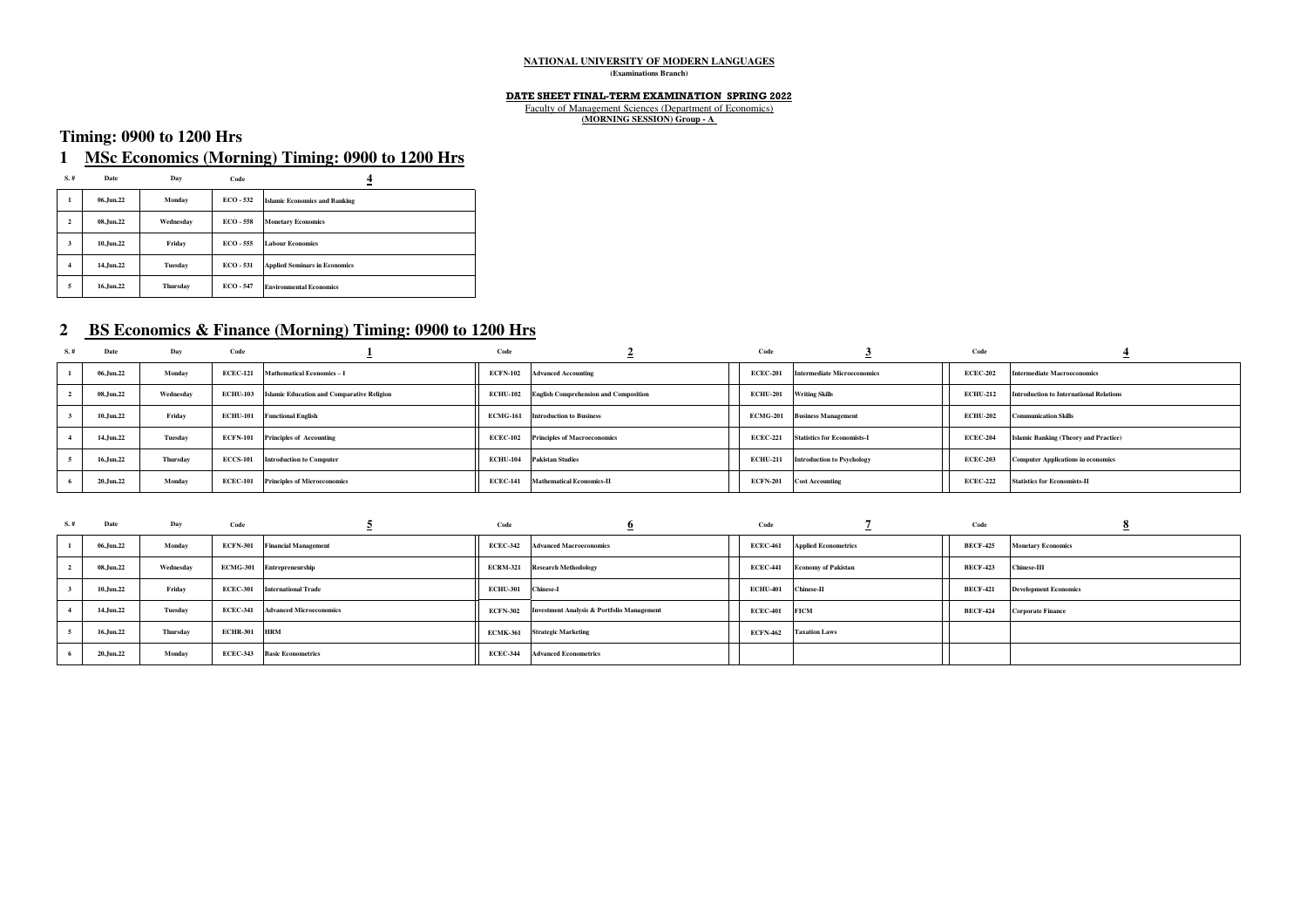#### **NATIONAL UNIVERSITY OF MODERN LANGUAGES (Examinations Branch)**

#### **DATE SHEET FINAL-TERM EXAMINATION SPRING 2022**

Faculty of Management Sciences (Department of Economics) **(MORNING SESSION) Group-B**

### **Timing: 0900 to 1200 Hrs**

### **1 BS Economics (Morning) Timing: 0900 to 1200 Hrs**

| S.# | Date      | Day       | Code            |                                                            | Code            |                                              | Code            |                                             | Code            |                                                |
|-----|-----------|-----------|-----------------|------------------------------------------------------------|-----------------|----------------------------------------------|-----------------|---------------------------------------------|-----------------|------------------------------------------------|
|     | 07.Jun.22 | Tuesday   | <b>ECEC-121</b> | <b>Mathematical Economics-I</b>                            |                 | <b>ECFN-162</b> Advanced Accounting          | <b>ECEC-201</b> | <b>Intermediate Microeconomics</b>          | <b>ECEC-202</b> | Intermediate Macroeconomics                    |
|     | 09.Jun.22 | Thursday  |                 | <b>ECHU-103</b> Islamic Education and Comparative Religion | <b>ECHU-102</b> | <b>English Comprehension and Composition</b> | <b>ECHU-201</b> | <b>Writing Skills</b>                       | <b>ECHU-212</b> | <b>Introduction to International Relations</b> |
|     | 13.Jun.22 | Monday    |                 | <b>ECFN-101</b> Principles of Accounting                   | <b>ECEC-102</b> | <b>Principle of Macroeconomics</b>           |                 | <b>ECEC-221</b> Statistics for Economists-I | <b>ECEC-203</b> | <b>Computer Applications in economics</b>      |
|     | 15.Jun.22 | Wednesday |                 | <b>ECHU-101</b> Functional English                         | <b>ECMG-161</b> | <b>Introduction to Business</b>              | <b>ECMG-261</b> | <b>Business Management</b>                  | <b>ECEC-262</b> | <b>Islamic Banking Theory and Practice</b>     |
|     | 17.Jun.22 | Friday    | <b>ECCS-101</b> | <b>Introduction to Computer</b>                            | <b>ECHU-104</b> | <b>Pakistan Studies</b>                      | <b>ECHU-211</b> | <b>Introduction to Psychology</b>           | <b>ECHU-202</b> | <b>Communication Skills</b>                    |
|     | 21.Jun.22 | Tuesday   | <b>ECEC-101</b> | <b>Principles of Microeconomics</b>                        | <b>ECEC-141</b> | <b>Mathematical Economics-II</b>             | <b>ECEC-261</b> | <b>Money Banking &amp; Finance</b>          | <b>ECEC-222</b> | <b>Statistics for Economists-II</b>            |

| $S.$ # | Date      | Day       | Code            |                                                   | Code            |                                         | Code                |                                      | Code            |                              |
|--------|-----------|-----------|-----------------|---------------------------------------------------|-----------------|-----------------------------------------|---------------------|--------------------------------------|-----------------|------------------------------|
|        | 07.Jun.22 | Tuesday   |                 | <b>ECEC-341</b> Advanced Microeconomics           |                 | <b>ECEC-342</b> Advanced Macroeconomics |                     | <b>ECEC-461</b> Applied Econometrics | <b>BECO-425</b> | <b>Monetary Economics</b>    |
|        | 09.Jun.22 | Thursday  | <b>ECEC-361</b> | <b>Environmental Economics</b>                    |                 | <b>ECHU-312</b> Business Law            |                     | <b>ECEC-441</b> Economy of Pakistan  | <b>BECO-423</b> | <b>Chinese-III</b>           |
|        | 13.Jun.22 | Monday    |                 | <b>ECEC-301</b> International Trade               | <b>ECEC-362</b> | <b>Labor Economics</b>                  | ECEC-401 FICM       |                                      | <b>BECO-421</b> | <b>Development Economics</b> |
|        | 15.Jun.22 | Wednesdav |                 | <b>ECHU-311</b> Introduction to Political Science |                 | <b>ECRM-321</b> Research Methodology    | ECHU-401 Chinese-II |                                      | <b>BECO-427</b> | <b>Public Finance</b>        |
|        | 17.Jun.22 | Friday    |                 | <b>ECEC-303</b> Islamic Economics Theory          | <b>ECHU-301</b> | <b>Chinese-I</b>                        | <b>ECEC-462</b>     | <b>HRM</b>                           |                 |                              |
|        | 21.Jun.22 | Tuesday   |                 | <b>ECEC-343</b> Basic Econometrics                | <b>ECEC-344</b> | <b>Advanced Econometrics</b>            |                     |                                      |                 |                              |

### **2 BS Economics (2 Years) (Morning) Timing: 0900 to 1200 Hrs**

| $S.$ # | Date      | Day             | Code              | <b>Bridging Semester</b>                | Code            | 5th Semester                                      | Code               | 6th Semester                                |  |
|--------|-----------|-----------------|-------------------|-----------------------------------------|-----------------|---------------------------------------------------|--------------------|---------------------------------------------|--|
|        | 07.Jun.22 | Tuesday         |                   | <b>ECEC-121</b> Mathematics             | <b>ECEC-201</b> | <b>Intermediate Microeconomics</b>                |                    | <b>ECEC-202</b> Intermediate Macroeconomics |  |
|        | 09.Jun.22 | <b>Thursday</b> |                   | <b>ECHU-201</b> Academic Writing        | <b>ECEC-361</b> | <b>Environmental Economics</b>                    |                    | ECHU-312 Business Law                       |  |
|        | 13.Jun.22 | Monday          |                   | <b>ECEC-111</b> Principles of Economics |                 | <b>ECEC-301</b> International Trade               |                    | <b>ECEC-362</b> Labor Economics             |  |
|        | 15.Jun.22 | Wednesdav       |                   | <b>ECMG-261</b> Business Management     |                 | <b>ECHU-311</b> Introduction to Political Science |                    | <b>ECRM-321</b> Research Methodology        |  |
|        | 17.Jun.22 | Friday          | ECEC-203 Computer |                                         |                 | <b>ECEC-303</b> Islamic Economics Theory          | ECHU-301 Chinese-I |                                             |  |
|        | 21.Jun.22 | Tuesday         |                   | <b>ECEC-222</b> Statistical Economics   |                 | <b>ECEC-343</b> Basic Econometrics                |                    | <b>ECEC-344</b> Advanced Econometrics       |  |